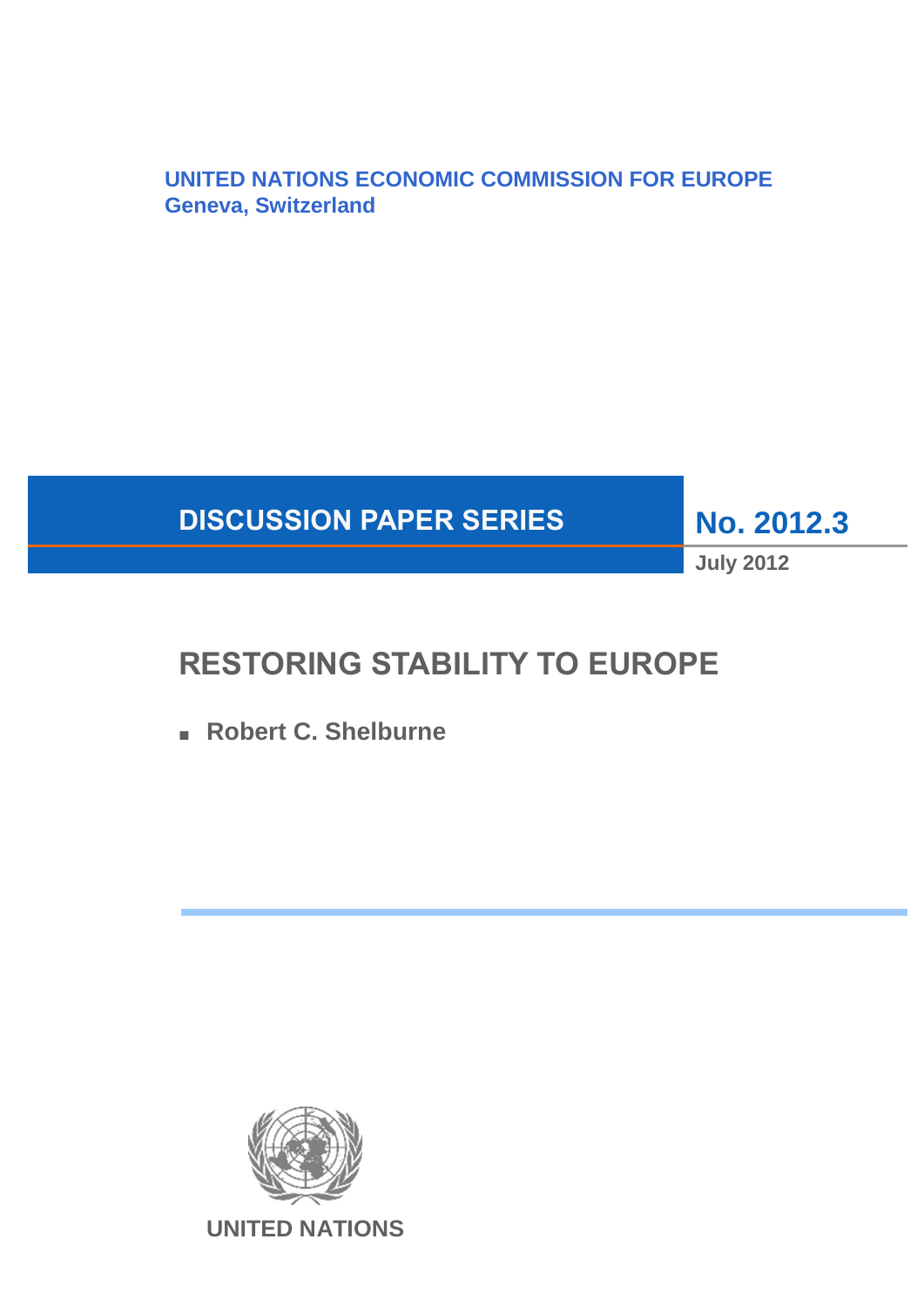The UNECE series of Discussion Papers is intended to make available to a wider audience papers on matters of topical interest that have been prepared by the staff of the secretariat or commissioned by the secretariat from external experts. The purpose of the Discussion Papers is to contribute to the analysis and discussion of economic developments and policies in the UNECE region. The views expressed are those of the authors and do not necessarily reflect the official positions of the secretariat or of the member governments of the UNECE.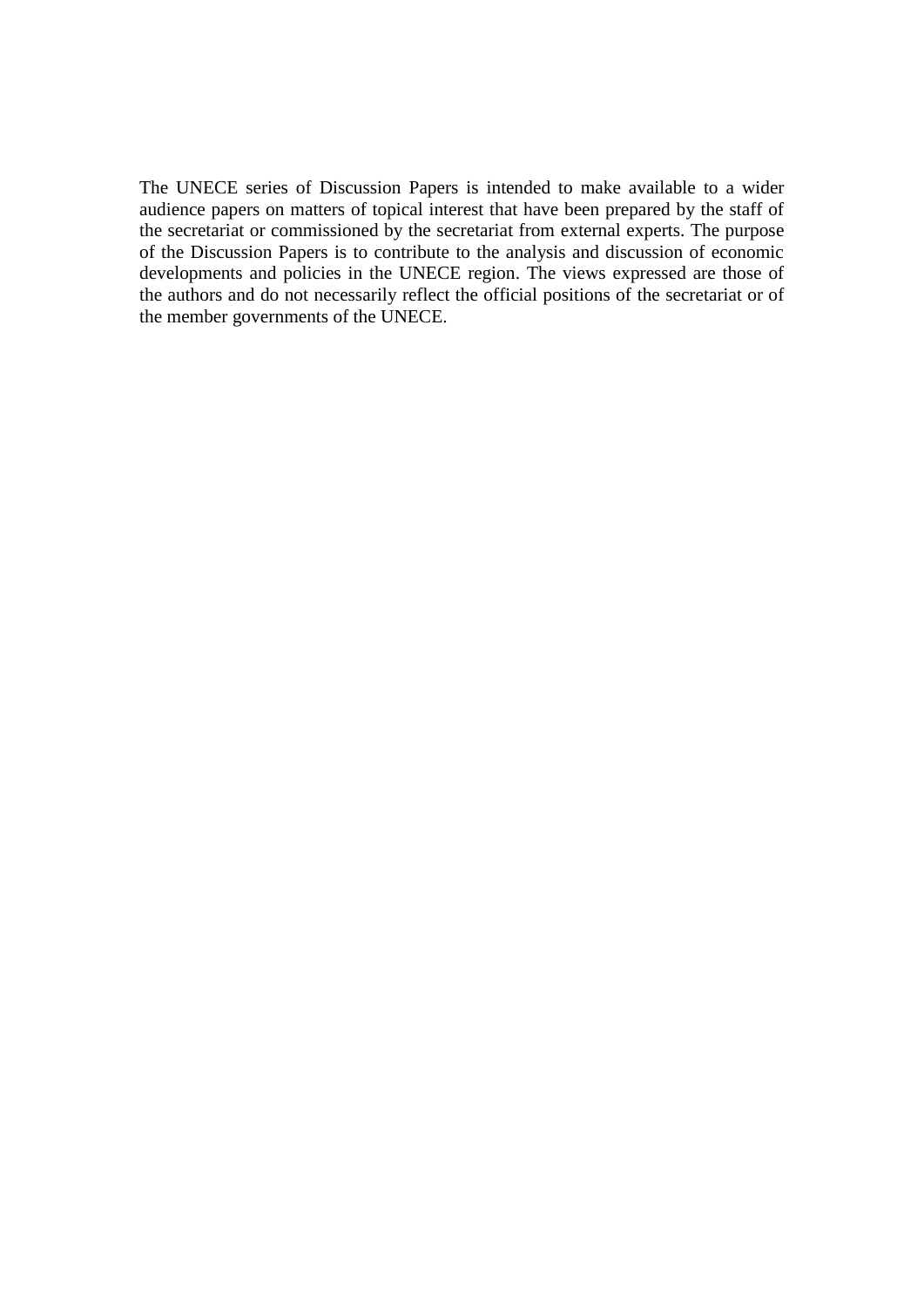# **Robert C. Shelburne**

#### **Abstract**

 *The eurozone is in political and economic crisis. This is due to the inadequate design of the institutional structure of the eurozone and to the current poor implementation of macroeconomic policy. In designing the eurozone, well established principles of economics were ignored and major decisions were based primarily upon political considerations. Thus it was only a matter of time before these defects would become apparent. In addressing the current crisis that has developed policy makers have misdiagnosed the causes of the crisis and implemented solutions that are largely counterproductive to solving it. This paper describes the underlying factors that led to the inadequate design and improper macroeconomic response and explains what will be necessary in order to create an institutional structure and macroeconomic policy framework that can restore economic stability and growth to the region.* 

#### **I. Introduction**

1

There has been no growth in the eurozone over the last five years, unemployment (since the euro was created) is at a record 11.0 per cent and rising, several governments are insolvent, the financial system is impaired and interregional financial intermediation has ceased with further government bailouts for the financial sector imminent, a double-dip recession is forecast in 2012 and any recovery in 2013 and 2014 is likely to be weak. This is of course just the overall situation; in numerous countries the situation is much direr, as some are experiencing a depression with 1930s levels of unemployment, rising homelessness, $\frac{1}{2}$  insolvent governments, and social and political upheaval including increasing support for extremists' political parties.<sup>3</sup> Less worrisome but with equally significant implications has been the rise of eurosceptic sentiment throughout Europe. In the eurozone over one half of its economies will have a real GDP in 2012 that is below that achieved in 2008. In five peripheral eurozone economies (Greece, Ireland, Italy, Portugal, and Spain) real GDP at the beginning of 2012 was below that at the beginning of 2006 and still declining. Unemployment is over 10 per cent in Cyprus, Estonia, and France, approaching 15 per cent in Ireland, Portugal, and Slovakia and well over 20 per cent in Spain and Greece.<sup>4</sup> In Spain and Greece almost fifty per cent of youth are unemployed. Current IMF projections are for unemployment in Greece still to be about 15 per cent five years from now in 2016 and 2017. In the five periphery economies approximately onequarter of the population satisfy at least one of the EU's criteria for being at risk of poverty or social exclusion. In Greece, preliminary evidence (Kentikelenis et al., 2011) suggests that suicides, homicides, and theft have almost doubled since the start of the crisis; there have also been significant increases in heroin use, HIV infections, and prostitution. A decade ago

<sup>&</sup>lt;sup>1</sup> An earlier version of this paper was presented at the 22nd Conference of the International Trade and Finance Association held at the Universita di Pisa, in Pisa, Italy during May 23 - 26, 2012. The author expresses his appreciation for comments received from conference participants.<br> $2 \text{ For example, in Greenes homogeneous has increased by } 25 \text{ per case}$ 

For example, in Greece homelessness has increased by 25 per cent in the last three years.

<sup>&</sup>lt;sup>3</sup> For example, in the May 2012 Greek elections, the neo-nazi Golden Dawn Party got 7 per cent of the vote.

<sup>4</sup> Italian unemployment was at 9.8 per cent in March 2012.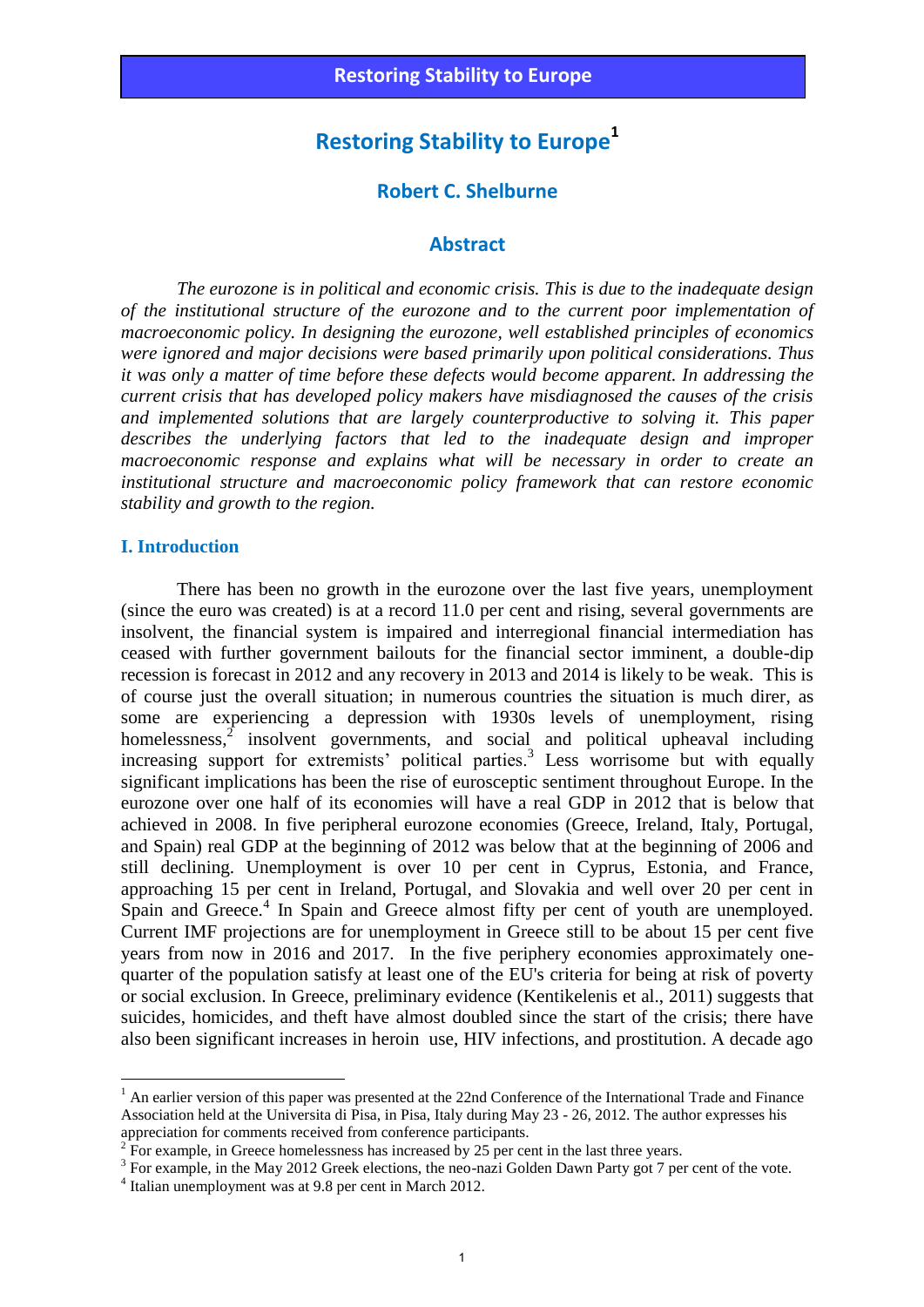the modern European welfare state was viewed as having best achieved a workable economic system that could provide a high standard living with social equity and the European Union represented the pinnacle of regional economic cooperation. Now the economy of Europe is viewed to be broken, and characterized by poorly designed and unworkable institutions. European solidarity and cohesion has been replaced by dissension and nationalism. What created this rapid deterioration in the economic situation and what can be done to recreate the prosperous Europe of two decades ago?

The similarities between Europe today and during the crises of the 1920s and 1930s are striking. 1) Each began with a global financial crisis that created a once-in-a-generation economic downturn resulting in high levels of unemployment and rising debt levels. 2) Each crisis revealed a dysfunctional monetary system that policy makers were reluctant to abandon or reform. Today it's the eurozone, then it was the gold standard. The design of both monetary systems constrained the effective implementation of macroeconomic policy. 3) In both cases the instability was compounded by the lack of an "international" lender of last resort. 4) Unit labor cost (or real exchange rate) misalignments were a central component of both crises, and the major adjustment mechanism used to correct these imbalances was wage deflation; in neither case did it work effectively, if at all. 5) Governments failed to enact the necessary fiscal stimulus because of ideological doubts about the effectiveness of fiscal policy and concerns about debt levels. 6) Harsh "reparations" were imposed on a debtor which inflicted severe damage; then the debtor was Germany, now it's the periphery of Europe. In both cases the repayment of these "reparations" was made extremely difficult by complications of the transfer problem.**<sup>5</sup>** 7) And finally and most importantly, countries made policy to maximize their own particular advantage instead of implementing a more coordinated European solution, and just as in a prisoner's dilemma in game theory, the result was that every country ended up worse off.<sup>6</sup> As the great economic historian Charles Kindleberger wrote of the 1930s, "When every country turned to protect its national private interest, the world public interest went down the drain, and with it the private interests of all."**<sup>7</sup>** Most historians have concluded that the catastrophe of the 1930s was the result of numerous policy failures; the same appears to be unfolding today as this is a crisis caused by policy failures of historic proportions both at the national and European level: both in the institutional design of the eurozone and in the current conduct of macroeconomic policy.

The failure to understand the need and role for macroeconomic policy led to the establishment of institutions that were not suited for the economic challenges which they would face.<sup>8</sup> As the system slowly began to unwind, there has been one macroeconomic policy mistake after the next that has further contributed to the economic chaos that has developed. An appreciation of the systemic nature of the crisis and the need for each country to sacrifice for the common good in order to achieve the best regional outcome has instead been replaced with national recriminations and moralizing with most of the sacrifice being

<u>.</u>

<sup>&</sup>lt;sup>5</sup> A transfer problem exists when a country must significantly reduce its terms of trade in order to make the financial transfer from debtor to creditor.

<sup>&</sup>lt;sup>6</sup> Perhaps an eighth similarity which is complementary with point seven is that France played a central role in both crisis; it hoarded gold in the 1930s as it increased its share of world gold reserves from 7 to 27 per cent causing global deflation and a more severe depression (Irwin, 2010), and in the 1990s resisted creating a fiscal union when the EU monetary union was created thus contributing greatly to the current crisis.

<sup>7</sup> Charles Kindleberger, *The World in Depression*, 1929-1939, 1973.

<sup>&</sup>lt;sup>8</sup> This was explained in detail in a prior paper by the author (Shelburne, 2005) well in advance of the financial crisis; it was only a matter of time before something like today's crisis would happen.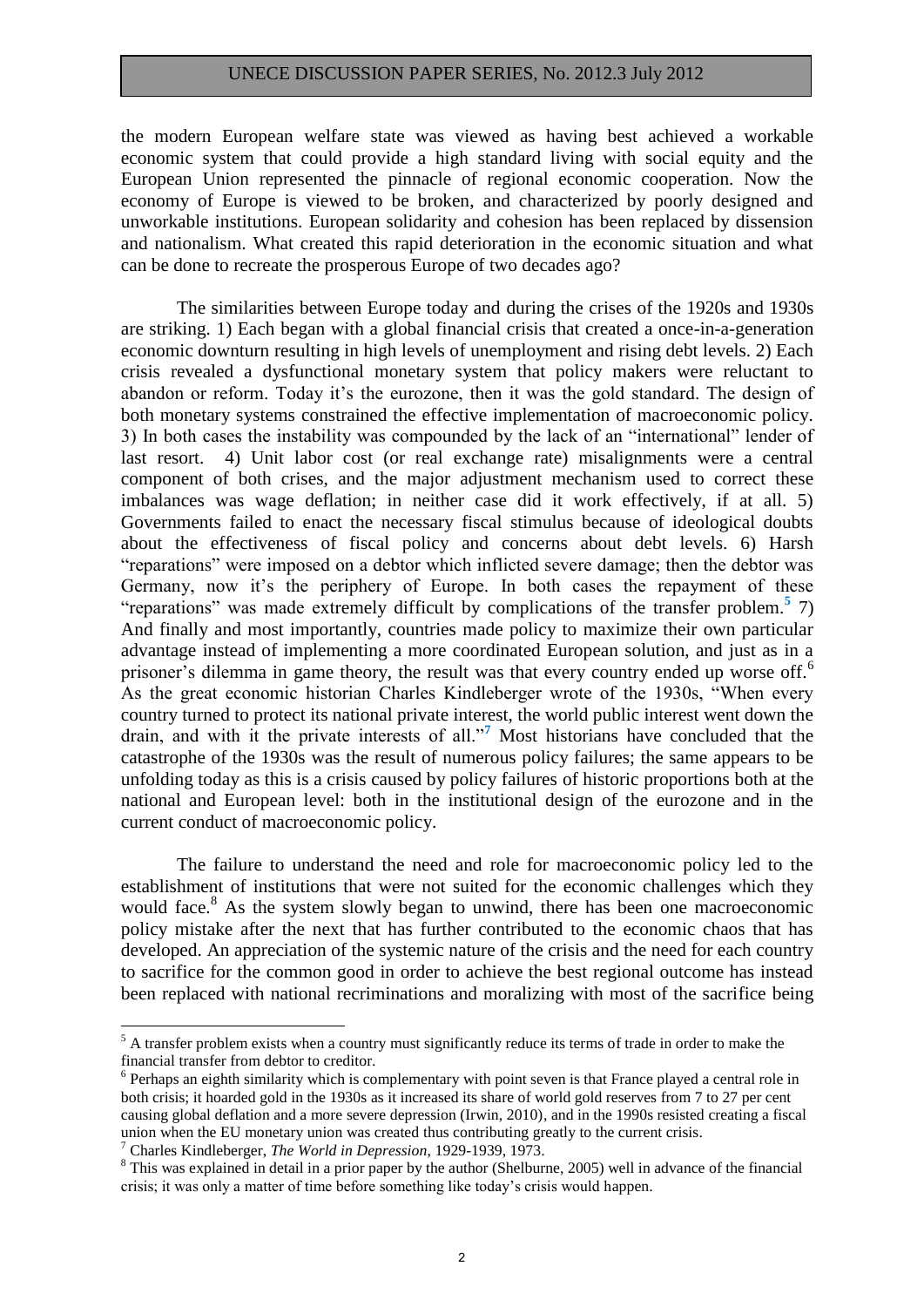inflicted on those most vulnerable and with the least bargaining power. Historical analysis of the Great Depression has generally concluded that it was largely the result of policy mistakes; history will ultimately judge the current generation of European policy makers similarly.

Section II provides background on how underlying economic conditions and policy choices made over the last two decades have led to the current predicament. Section III assesses the current situation and section IV provides a set of immediate policies that can begin to restore economic stability to Europe. Section V describes how the institutional structure of the eurozone will need to be reformed in the medium term in order to return to prosperity.

#### **II. How did Europe get into this mess?**

The current institutional design of the eurozone is unsustainable. With the current state of affairs, it has become fashionable for economists to say that they knew the eurozone was poorly designed and would not last without a significant redesign; however, in the majority of cases these economists are cherry picking from their writings and speeches; by and large there were but a few economists who correctly anticipated the problems that would develop in the eurozone.<sup>9</sup> There are 11 fundamental underlying economic and political causes as to why the current design of the eurozone is inadequate and these have led to the current economic malaise.

1) Firstly, Europe has aging demographics; the decline in workers relative to the dependent population, which has been occurring and is likely to continue, means that payas-you-go social safety systems are untenable. Although with perfect foresight and some idealized political system this may be properly addressed, under more real-world assumptions of poorly informed and short-sighted electorates, the result is likely to be excessive government deficits. It is simply no coincidence that almost every country facing the issue of an aging population is also facing problems of consolidating their budgets. Thus aging demographics leads to excessive debt.

2) Secondly, low to negative population growth presents a totally separate demographic problem that results in excessive adjustment costs. Changing consumption patterns, technological change and globalization mean that there will be sectoral changes in the underlying production structure. If a country is growing by four per cent a year, a sectoral shift that would require a relative decline by three percent can be absorbed with just slower growth of about one percent in the sector. However if overall growth is only one percent then the sector will have to decline absolutely by about two percent in order to adjust. Declining absolutely means plant closures, labor layoffs etc., which is more costly than just growing slowly. Thus low population growth combined with low productivity growth creates an economy with high adjustment costs which further reduces growth. With a well-developed welfare state, this creates excessive government expenditures.

3) Thirdly, Europe's economic catch-up phase is over. Throughout the post-World War II period, Europe had a lower level of per capita income and productivity than the US and was able to grow fast through a catch-up process by assimilating US technology. This

The only internationally prominent economist that correctly understood the importance of the design flaws of <sup>9</sup> the eurozone (that I am aware of) was Harvard's Martin Feldstein.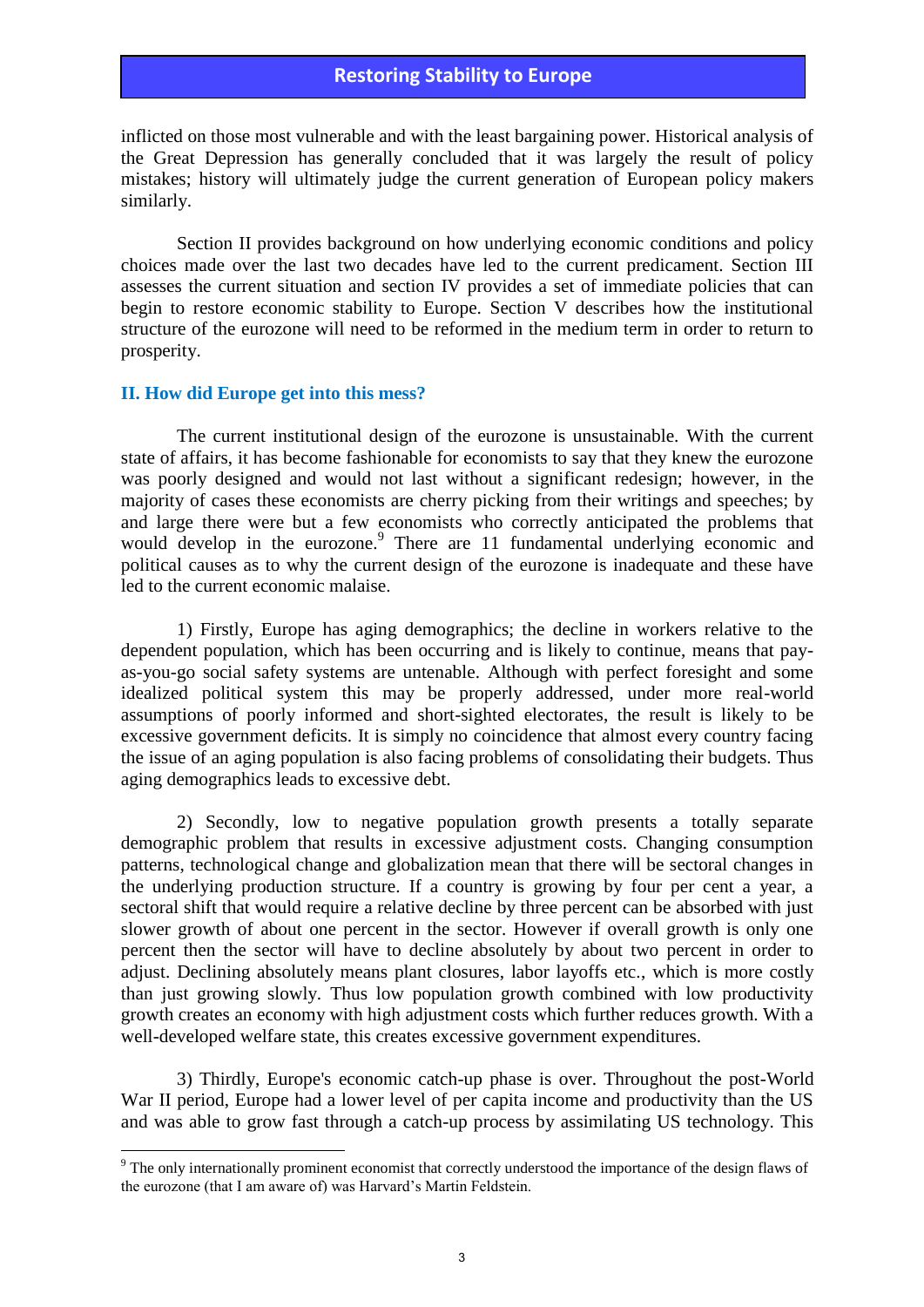rapid growth allowed an extensive social welfare state to be created since it could be financed out of future growth. However by the early 1990s this process had come to an end and Europe's growth became more dependent on expanding the frontiers of knowledge. With lower growth the financing of the welfare state needed to be modified but this was not done. It should be noted that western Europe's per capita income never reached that of the US, stalling at about 75 per cent of the US, but its productivity per hour had largely reached that of the US and that is the variable relevant for convergence.<sup>10</sup> Europe's lower per capita income was due to the fact that they worked fewer years (largely retiring earlier) and fewer hours per year (longer vacations and less work hours per week).

4) Fourthly, the eurozone or Europe more generally is made up of small countries. As the European economies became increasing integrated and especially after capital flows were liberalized, the basic macroeconomic policy tools of monetary and fiscal policy in these small economies become emasculated. Fiscal policy spilled out through trade linkages, and monetary policy which theoretically could have worked through exchange rate depreciation proved as a practical matter not to be a viable policy tool. Exchange rate changes proved undesirable given the extensive financial and trade integration and even became ineffective as market participants came to insist on indexing after this policy was used repeatedly. As a result policy makers came to believe that there was no such thing as macroeconomic policy; instead in Europe, every macroeconomic problem came to be viewed as a structural problem. When the eurozone was created, instead of realizing that they were creating what would be a large country in the context of macroeconomic policy making, they kept their "small country" mindset and simply recreated their national macroeconomic institutional structure. As a result, they created an institutional structure with no role for macroeconomic policy; as a result economic growth in the prior two decades to the current crisis was extremely low.

5) Fifthly, the very traumatic history of Germany created a society with an irrational fear of inflation. The largest eurozone economy is Germany; Germany is not just any other country. German aggression caused two world wars and it is generally accepted that hyperinflation was a significant factor which brought these aggressive governments to power.<sup>11</sup> The wars and inflation twice destroyed Germany in the last century and as a result the fear of inflation is now a central part of the German psyche. Given that there is often some tradeoff between inflation and employment, Germans always err on the side of low inflation. Thus Germans have a natural aversion to any stimulative macroeconomic policy in general and ensured that the ECB inflation target would be set extremely low.<sup>12</sup> The two per cent target is too low for achieving the needed level of negative real interest rates that are often required during economic downturns. In addition this excessive fear of inflation has led the ECB to raise rates prematurely at several critical junctions during the crisis when in fact they needed to lower them. For example in mid-2008 between the collapse of Bear Stearns and

<u>.</u>

<sup>&</sup>lt;sup>10</sup> For example, 2010 OECD statistics of GDP per hour find that compared to the US, Ireland's was 108 per cent, Belgium and the Netherlands 100 per cent, France 98 per cent and Germany 91 per cent (west Germany would be closer to 100 per cent).

<sup>&</sup>lt;sup>11</sup> However, Paul Krugman and Harold James (2012) argue that it was not the inflation of the 1920s but the deflation and depression of the 1930s that ultimately destroyed German democracy.

<sup>&</sup>lt;sup>12</sup> The Germans were able to get most of what they wanted in the design of the European Central Bank because they were reluctant about its creation (favoring political union before monetary union) and only agreed to do so as a pro quid quo for being allowed by France (which favored monetary union because their monetary policy was already being dictated by Germany) to integrate West and East Germany after the breakdown of communism and the Soviet Union.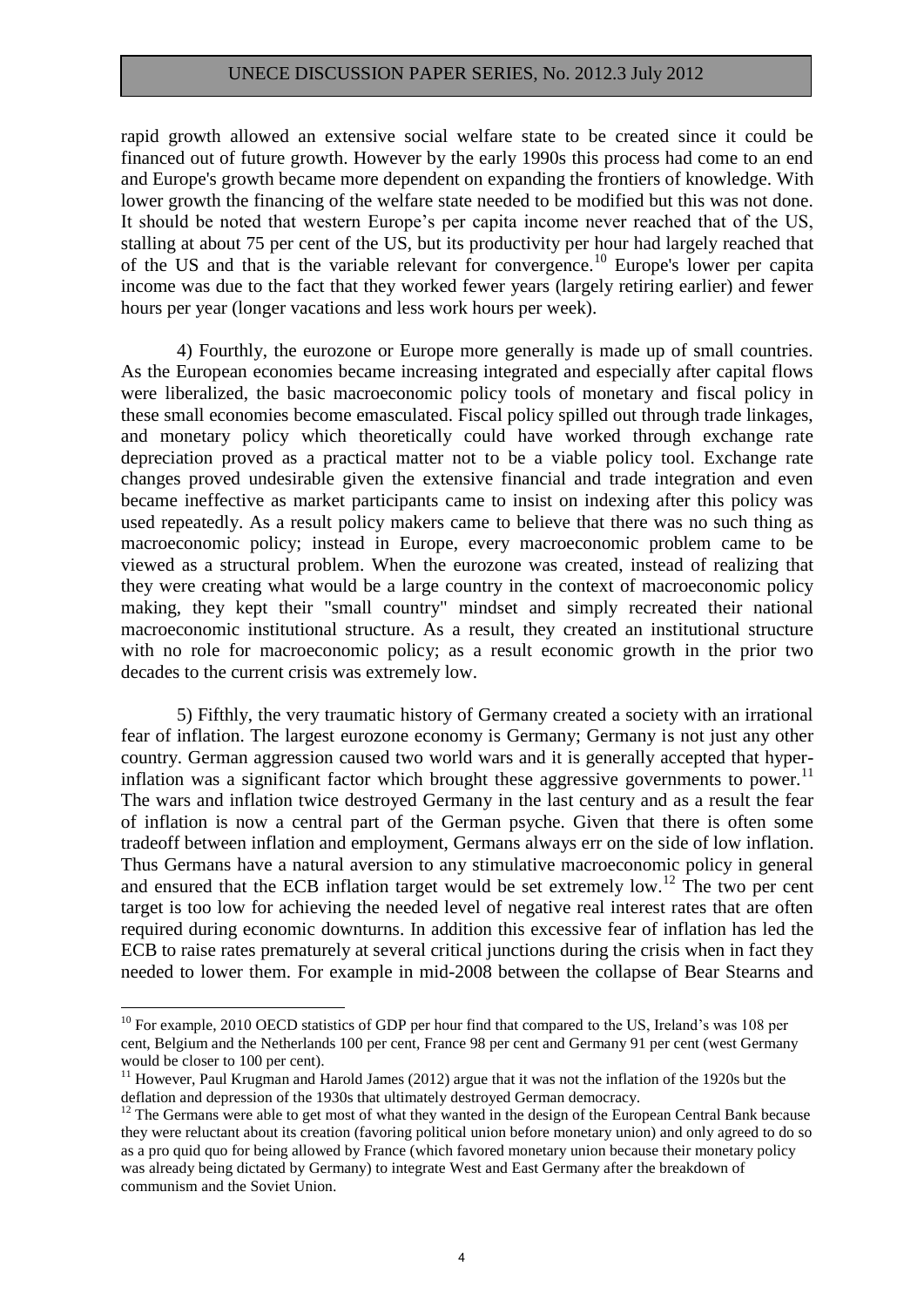Lehman Brothers when the crisis was entering its most intense and dangerous phase the ECB actually began raising rates to a seven year high (although they reversed course later) and then again in 2010 when the initial recovery was beginning to stall, the ECB starting raising rates again. In summary, because of German history, the Europeans have created a central bank whose mandate and internal culture cause it to conduct monetary policy in a manner that is not consistent with stability and growth.<sup>13</sup>

6) Southern Europe has a history of competitiveness problems and joining the euro did not eliminate this. Traditionally these countries periodically used depreciation to restore competitiveness but that option is no longer available. The problem was exacerbated by the fact that these economies no longer had control over their monetary policies and therefore did not have the tools to contain inflationary excesses when they arose in the early 2000s. So the theory was that with these countries no longer in charge of monetary policy inflation would be controlled, but the reality turned out to be that the creation of the eurozone created excessive capital inflows which could not be controlled and these created excessive inflation (especially of property values) in the periphery.

7) In the case of Greece, there was clearly mismanagement of government finances and concealment from their public as well as the European Commission about the true state of affairs. For the other problematic economies it is not so clear that their pre-crisis budget policy was grossly negligent. For Spain their net debt of only about 25 per cent in 2007 had been on a downward path for the decade prior to the crisis and was considerably below that of France and Germany. Italy had a high net debt slightly below 90 per cent in 2007 but it had also been on a downward path as it had been over 100 per cent in 1998. Ireland had very low sovereign debt and it had been on a downward trend since the early 1990s. Portugal's debt had increased slightly in the few years prior to the crisis but still was not significantly greater than what it had been two decades earlier in the mid-1980s. Thus other than Greece, none of the other periphery countries had a systematically growing debt problem. (General government gross debt 2006-2012 is provided in Appendix 1).

8) Over the last decade Germany has been implementing a stealth beggar-thyneighbor depreciation policy. There is only one currency for the eurozone so a country cannot undertake a traditional beggar-thy-neighbor depreciation of its currency in order to get market share and export its unemployment abroad. In the wider global and historical context, such a depreciation has been recognized as an inappropriate policy and the IMF was set up after WWII partially to oversee exchange rates and ensure that this type of policy was not implemented. However, there is an alternative to a depreciation and that is a policy of reducing unit wage costs; its ultimate outcome on trade and production patterns is identical to a currency depreciation. Germany has been implementing such a policy of wage deflation over the last decade while the other eurozone economies have not. As a result, German unit labor costs increased by less than one per cent per year, which over a decade accumulated into a large competitiveness gap between itself and the rest of the eurozone. As a result Germany today is running the largest trade surplus (about \$200 billion a year) in the world with slightly less than half of this against other eurozone members. The Germany framework for restoring competitiveness was generally part of the German Social Democrats Agenda 2010 which was launched in 2003. It made it easier for firms to fire

<sup>&</sup>lt;sup>13</sup> Some might argue that this is Monday morning quarterbacking; although it is clear in retrospect that these were policy mistakes, given the facts at the time they were sensible choices. However, that is not the case; most observers viewed these interest rate increases at the time to be counterproductive.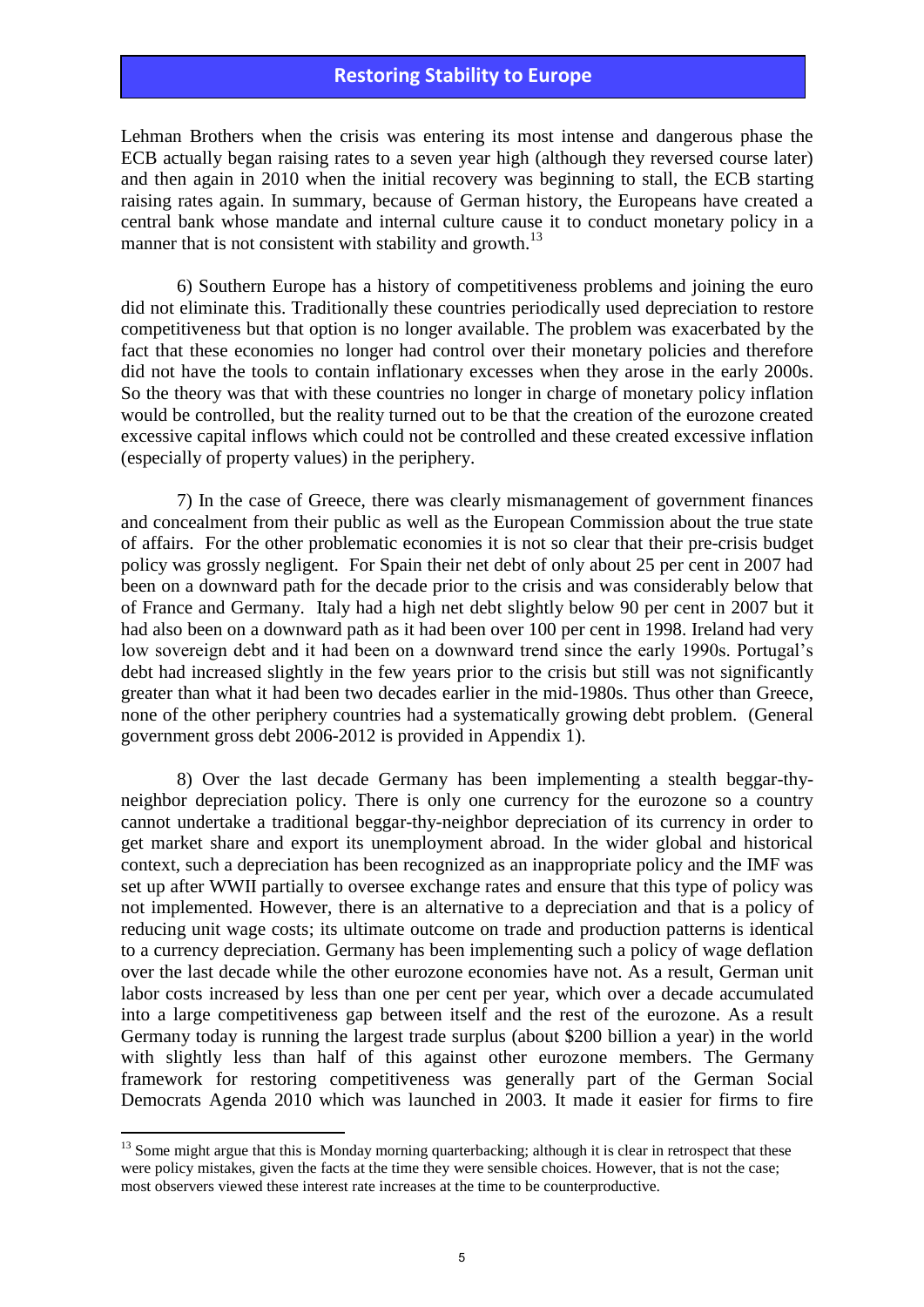workers and cut jobless benefits to encourage workers to find and accept new jobs. Germany also has some other fairly unique labor market institutions such as its co-determination union representation on corporate boards and its work-sharing programs; the degree to which these contribute to competitiveness has been less studied.

There is an issue as to the appropriateness of this German policy. Flassbeck and Spiecker (2011) have argued that in joining the eurozone Germany had an implicit commitment to ensure that its wages increased by at least the monetary union's targeted inflation rate plus its productivity growth rate so that its unit labor costs would increase at the targeted inflation rate of 2 per cent. Obviously, Germany did not do this. It is also the case that those in the periphery did the exact opposite and thus they are equally responsible for the competitiveness gap. According to Flassbeck and Spiecker, France appears to be one of the few countries to get it right. Although these authors are correct to point out that this difference in wage growth was a principle cause of the crisis, their assessment that Germany had an obligation to ensure that unit wage costs increased at the agreed upon inflation rate of 2 per cent is questionable. If Germany had had full employment at the beginning of the decade then this policy guideline might make sense, but considering that unemployment in Germany between 1997-2006 averaged 9.4 per cent, it is apparent that its unit wage labor costs were too high to achieve full employment and thus it was necessary to reduce them. Thus although German policy created a competitiveness gap within the eurozone, this policy was needed to correct a macroeconomic misalignment within the German economy. As for France which is credited with doing what was essentially right, its unemployment also averaged 9.4 per cent over 1997-2006 and is currently over 10 per cent. Based upon this performance it is hard to see how its labor policy can be presented as the one that was appropriate. It would therefore appear that the criticism of German wage policy is unwarranted as convergence of wage costs is only one objective, the other being the full utilization of labor.

Nevertheless there is today a problem of divergent labor costs that must be addressed. The periphery's will have to fall relative to Germany. The only question is whether this will be accomplished by inflation in Germany or deflation in the periphery. Once this occurs then there would be a euro exchange rate that would be consistent with full employment in both Germany and the periphery. Whether the actual exchange rate would equal this full employment exchange rate is another question discussed in a later section.

All of the above 8 points are contributing causes of the current crisis but the crisis may or not have happened even if one or more of these did not exit. However, the really fundamental causes of the crisis are to found in the institutional design of the eurozone. More specifically:

9) At the time of creation, it appears that the German government correctly understood that a monetary union required a political union, but it was the French government that insisted on having a monetary union without a fiscal or political union. The Maastricht convergence criteria were the compromise. Thus the French insistence on maintaining their national sovereignty over their government finances while also insisting on creating a monetary union introduced the key design defect into the eurozone.<sup>14</sup>

<u>.</u>

<sup>&</sup>lt;sup>14</sup> As pointed out in section I France is also credited with causing the Great Depression with its insistence on redeeming its international currencies for gold which led to global deflation between 1929 and 1933 (Irwin,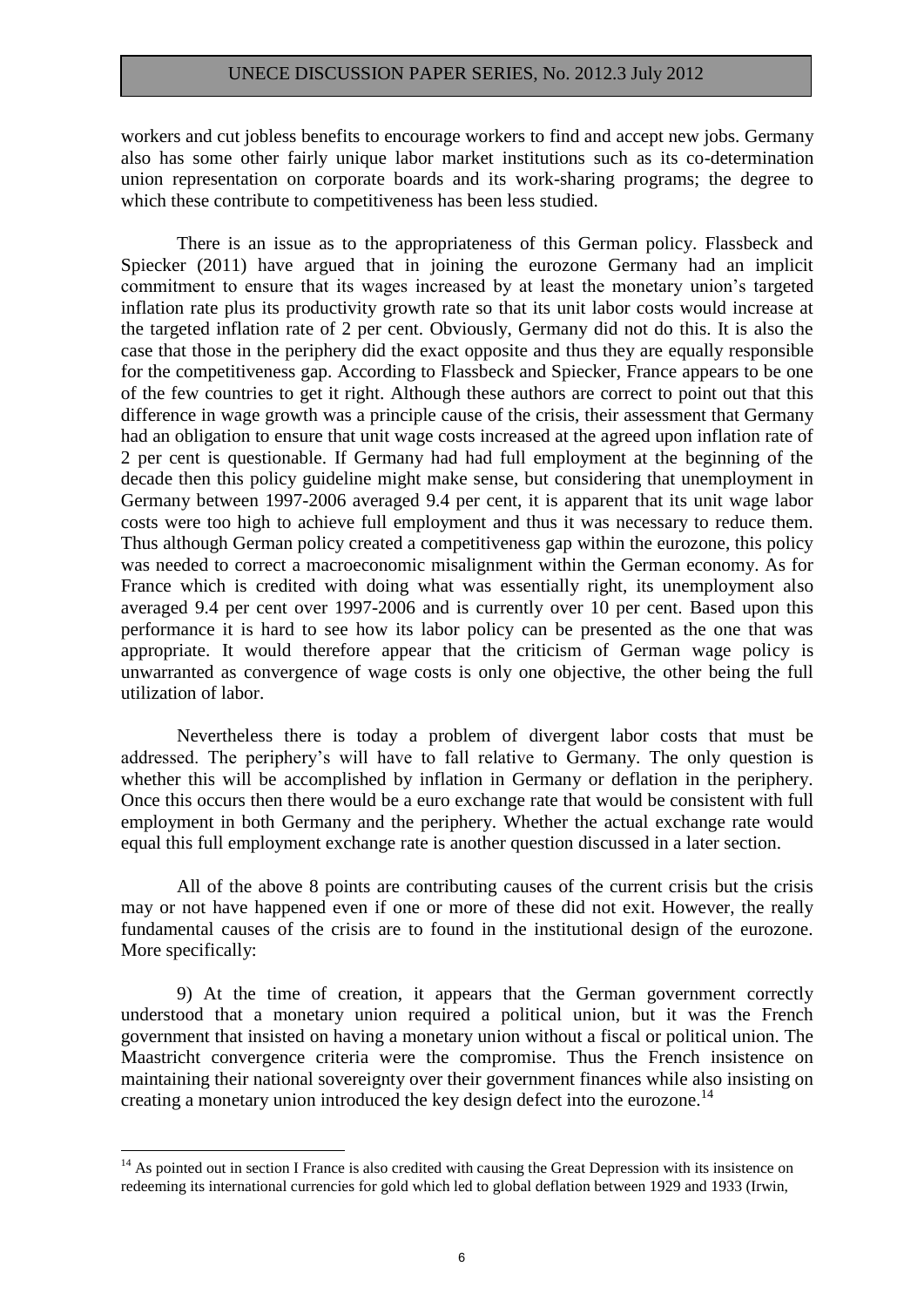10) History has demonstrated that a capitalist market system benefits from having a lender of last resort to deal with liquidity issues that periodically arise. Yet, for several reasons but primarily point 5 above, the eurozone was designed without a lender of last resort. The charter of the ECB restricts it from acting in this role especially regarding its backing of sovereign debt. It should be noted that although many of the most important central banks today (US, UK, Japan, etc.) stand behind their sovereign debt, that isn't always the case; a country's commitment to a fixed exchange rate or currency board could keep it from doing so. It appears that the German Bundesbank prior to the creation of the euro was like the ECB today in that it did not stand behind sovereign debt.

11) Finally, and perhaps most importantly, the eurozone is not an optimal currency area and no alternative mechanisms were created to compensate for this deficiency. Central to being an optimal currency area is the ability of the sub-regions to eliminate trade imbalances through some adjustment mechanism. The adjustment mechanism in most economies consists of labor mobility and fiscal transfers. However, neither exists to any degree in Europe. Other than constrained counter-cyclical fiscal policy for short-term shocks, their only adjustment mechanism for long-run shocks is through changing wage levels; and given the low inflation target this means deflation in deficit regions. The inefficiency of deflation in bringing about adjustment is probably the most central concept of macroeconomic analysis. The significance of the absence of alternative adjustment mechanisms is revealed by comparisons of Taylor rule interest rate estimates from different regions of the US and eurozone. In the US the Taylor rule suggests that monetary policy does not need to be appreciably different in different sub-regions of the US since other mechanisms help even-out shocks. In the eurozone however, Taylor rule estimates for the periphery and core economies differ substantially with differentials twice that of the US; this is due to the fact that other adjustment mechanisms are not operative and shocks are not being evened out (Malkin and Nechio, 2012). History has demonstrated that adjustment through deflation either does not work or works so poorly as to make it an unacceptable mechanism. The gold standard primarily was abandoned because it relied on this dysfunctional mechanism.

These are eleven underlying factors that are at the core of the crisis. There are several factors which are often incorrectly cited as being responsible for the crisis. Thus these need to be addressed. Many European policymakers have viewed the eurozone's current predicament as fundamentally a sovereign debt problem since that is its most obvious manifestation. However the sovereign debt problem is more the result of the crisis than the cause of the crisis as is apparent from the trends in deficits and debt in appendix 1 and 3. This is most obvious from noting that two of the periphery economies had government surpluses and relatively low debt prior to the crisis but all five had large current account deficits. The current account deficits resulted in excessive borrowing and corresponding excessive consumption versus production; in some cases it was too much government borrowing and in other cases it was too much private sector borrowing. Soon after the financial crisis began, however, the private sector debt had to be converted into public debt to avoid a collapse of their banking systems. Thus the core problem was that there was no mechanism to effectively eliminate current account deficits and instead they were allowed to persist until they became problematic.

<u>.</u>

<sup>2010).</sup> With this record it is ironic that the French seems to have perpetually captured the IMF's managing director position.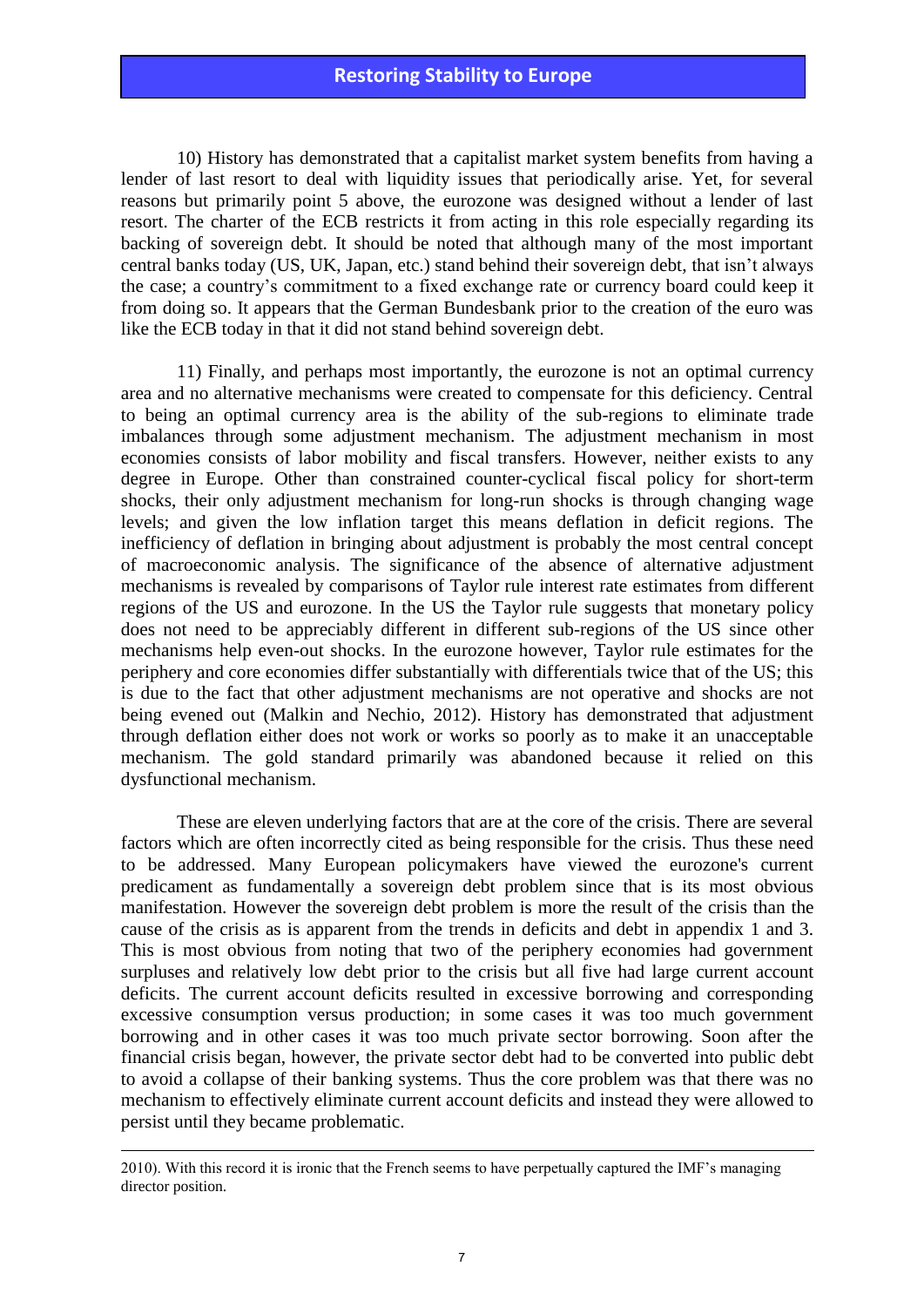Also it should be noted that the current crisis is not the result of the European social welfare model. This is most obvious from the fact that the economies in Europe such as the Scandinavian economies that have the most developed social safety nets and the widest governmental provision of education and health benefits are not the economies in crisis. As shown in figure 1, overall the periphery economies appeared to have general government outlays that are fairly typical for European economies (the periphery are in red) with outlays in the 40 to 50 per cent of GDP in 2008. However, one area where Greece and Spain do stand out is in the size of their pensions. The average pension for a worker with a mean income is 96 per cent of the worker's income in Greece and 81 per cent in Spain; this compares to the EU average of 62 per cent (OECD database). In Portugal and Ireland the pension replacement ratio is below the EU average while in Italy it is similar. Thus where deficits were an issue prior to 2008, the problem was not too much government spending but insufficient tax receipts; a slight qualification being the size of pensions in Greece and Spain.





Source: OECD database.

### **III. The current economic catastrophe**

The current European economic malaise is due largely to the failure to implement more aggressive macroeconomic stimulation and the failure to have in place a set of institutions that would support such a policy stance. The opposition to using macroeconomic policy has been largely ideological and based upon an opposition to Keynesian fiscal stimulation or government spending in the abstract. The UK situation highlights this clearly without all the complications involved with the eurozone. The British economic collapse therefore has been an especially large policy failure as it was implemented without any pressure from the bond market, the EU, the ECB or the IMF. The debt level in the UK is not particularly high by historical standards (figure 2) and interest rates are at their lowest levels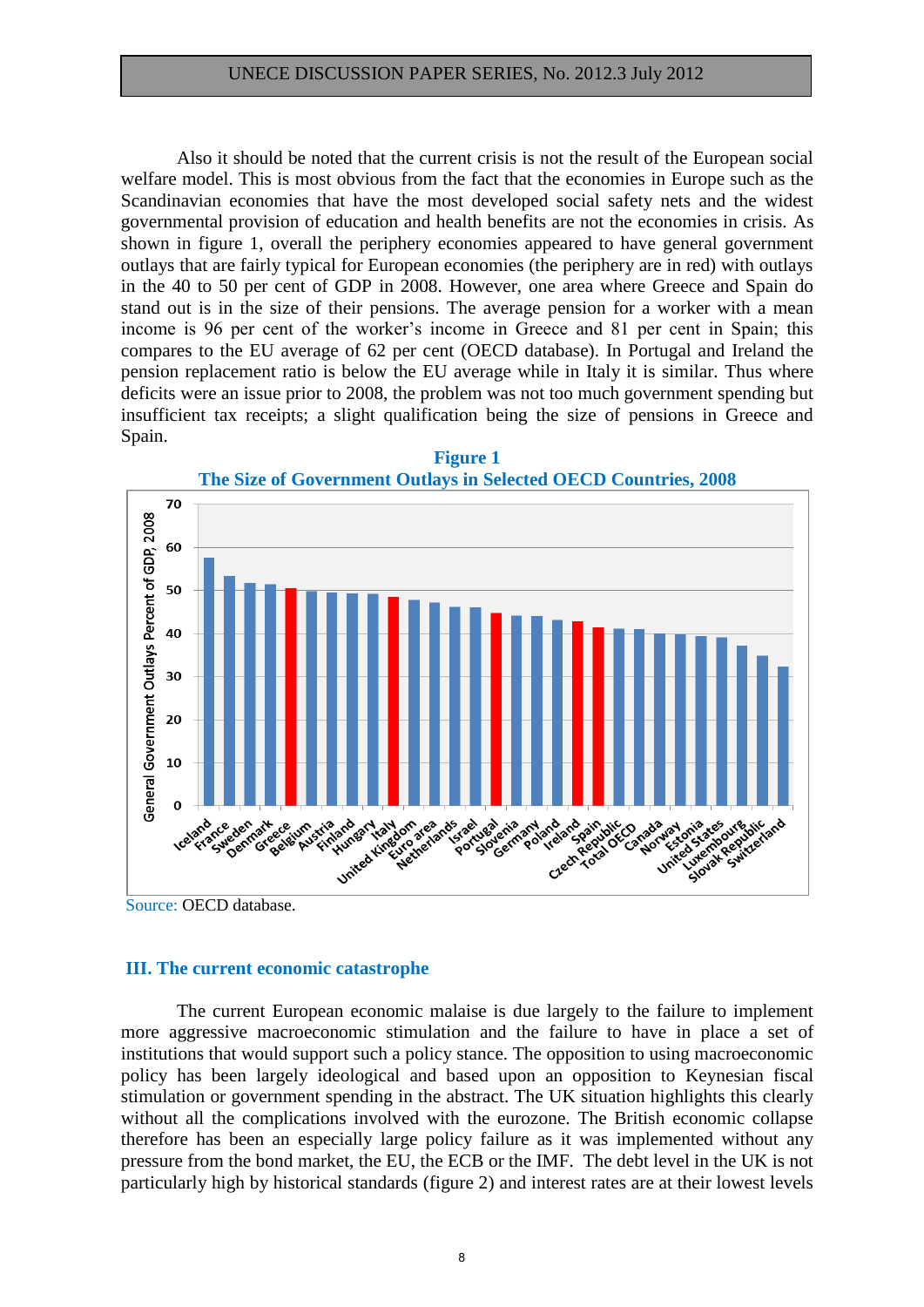in 300 years. Yet the government has plunged the country back into recession and made millions unemployed over a supposed pressing need to control debt, for which there is no evidence that it is problematic. The situation is similar in the core areas of the eurozone; that being austerity induced recessions without any real pressing debt problem. Both the UK and the eurozone core should be implementing a more expansionary macro policy not only for their own economies but to provide support for the periphery which has less policy space. In the periphery the level of debt is a problem but it is a problem that results principally from the design of the eurozone; thus if they were not in the eurozone their debt levels would not be particularly problematic, Greece being the exception.



Source: Krugman (2011)

The economic situation in the European Union is quite poor and there is little reason to be optimistic about any fast improvement; the overall situation in the eurozone is slightly worse (than the EU non-eurozone) in terms of most indicators such as growth, unemployment, deficits, debt, and current account imbalances. This differential is likely due to a number of factors but simply being out of the eurozone is probably the most important. In March 2012 the unemployment rate was 10.9 per cent in the eurozone and 10.2 per cent in the EU which means it was only 8.9 per cent (or two percentage points lower) in the EU non-eurozone. This differential is much larger than usual and dates from the 2008 crisis; before that time the differential was quite small and between 2000 and 2004 unemployment was actually lower in the eurozone than in the EU non-eurozone. The current differential is therefore due to cyclical factors and not structural ones. Currently the IMF is forecasting that unemployment in the eurozone will stay above 10 per cent through 2015 and fall to 9.6 per cent in 2016. The overall pattern for growth is similar but slightly more favorable for the non-eurozone EU. In the decade before the crisis the non-eurozone's average annual growth rate was over a percentage point higher (3.5 per cent vs. 2.4 per cent), during the crisis about a half point better (0.4 vs. -0.2), and in the forecast for the next 4 years this differential is to grow even larger (2.8 vs. 1.4). The debt situation between the two is similar although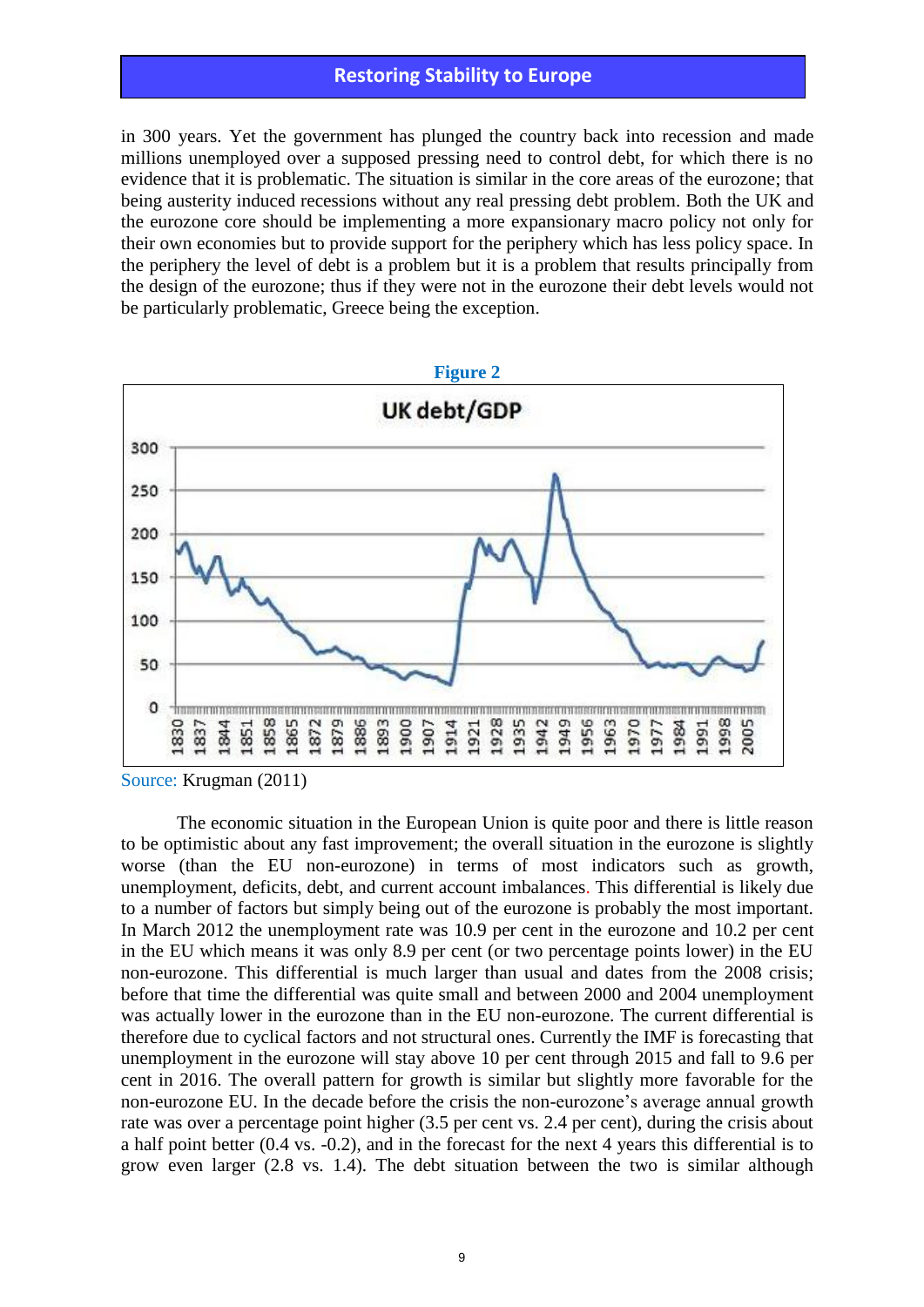slightly worse for the eurozone (see table 1 below) but what stands out is the much greater increase in the non-eurozone compared to the eurozone; between 2007 and 2011 the debt of the non-eurozone increased by 25 percentage points of GDP while that of the eurozone increased by 16.4 per cent. The forecast for the 2011-2014 period also shows that the debt of the non-eurozone will increase twice as much as the eurozone. In some cases this is due to constraints in the eurozone on the ability to create debt to finance government expenditures but in other cases this is due to needless austerity.

| <b>Table 1</b>                         |            |      |      |      |  |  |  |  |
|----------------------------------------|------------|------|------|------|--|--|--|--|
| Debt Levels in the EU, per cent of GDP |            |      |      |      |  |  |  |  |
|                                        |            | 2007 | 2011 | 2014 |  |  |  |  |
| Eurozone                               | Net Debt   | 52   | 68   | 72   |  |  |  |  |
|                                        | Gross Debt | 66   | 88   | 91   |  |  |  |  |
| Non-                                   | Net Debt   | 30   | 55   | 62   |  |  |  |  |
| eurozone                               | Gross Debt | 41   | 66   | 71   |  |  |  |  |

Source: Derived from IMF data.

The slow or negative growth and high unemployment in Europe are due to the austerity programs that were implemented early in the recovery in 2010 and 2011. In figure 3 the size of the (structural) fiscal tightening between 2008 and 2012 are plotted against the change in GDP between 2008 and 2012 (Martin Wolf, 2012). Clearly those that have tightened the most have grown the least. If this pattern of fiscal tightening continues as is currently being planned (see figure 4) the economic downturn will only intensify. For example, the current plan was for Spain to reduce its budget deficit from 8.5 per cent of GDP in 2011 to 5.3 per cent in 2012, and back to the SGP limit of 3 per cent in 2013. (Recently the EU agreed that Spain should be given one additional year to reach the 3 per cent target.)



Source: Martin Wolf, 2012.

One thing that has become absolutely clear over the last year is that the advocates of austerity significantly underestimated the growth reducing effects of their programs. For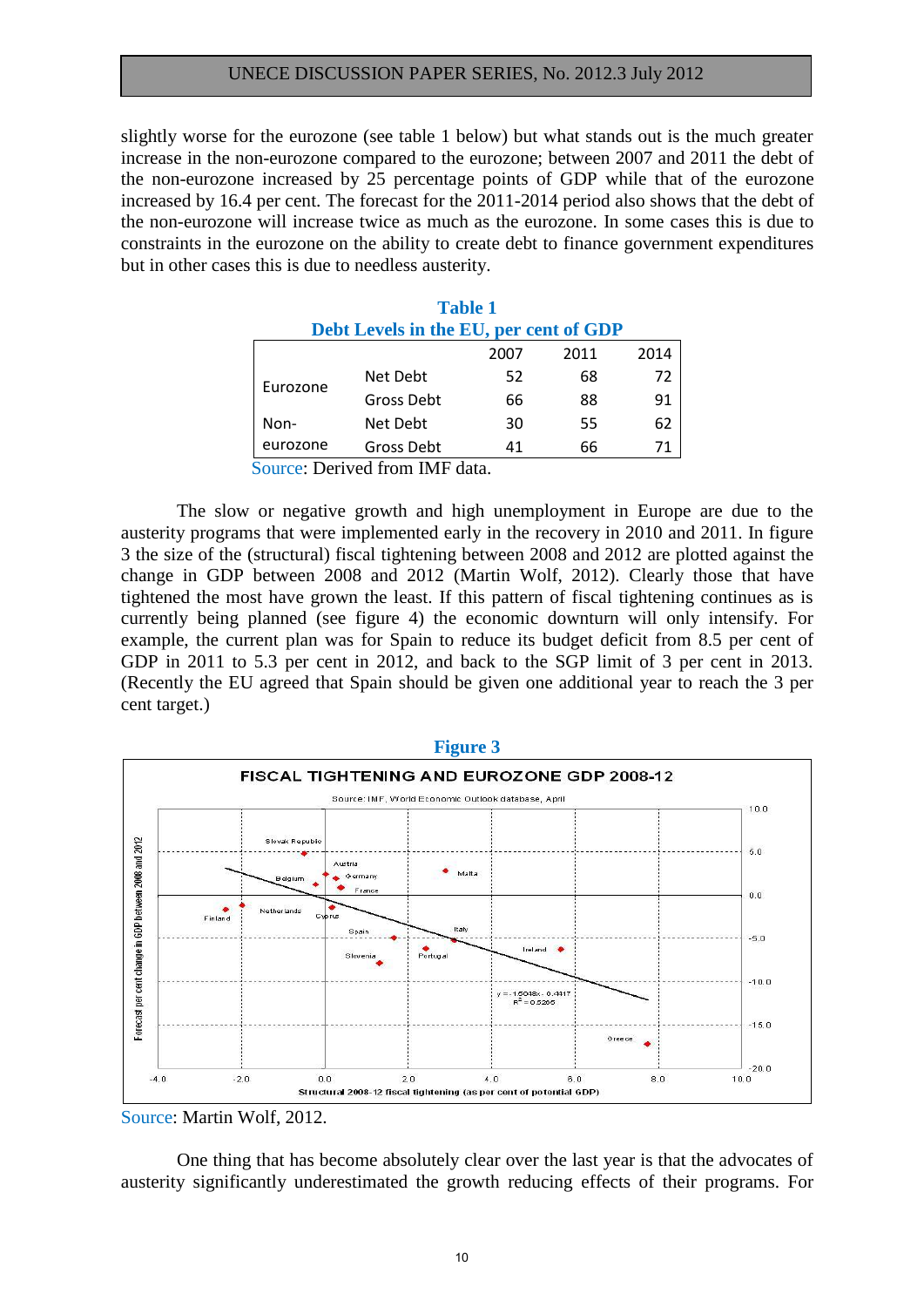example, in its October 2010 forecast for Greece, the IMF predicted that Greek GDP would decline by 2.6 per cent in 2011 but it actually declined by 6.8 per cent. Its forecast for Portugal was 0.0 per cent but it actually declined by 1.7 per cent. These poor projections were not due to the fact that these countries ended up implementing significantly more austerity than was anticipated; this discrepancy was due to the fact that the IMF grossly underestimated the damaging effects of austerity. Note that world growth in 2011 of 3.9 per cent was quite close to what they predicted (4.2 per cent) in 2010; thus the explanation is not that world growth deteriorated and that is what dragged Greece and Portugal down. Without access to their model and other internal discussions, there is no way to know for sure exactly why their forecasts were so wrong. However, a reasonable guess would be that they assumed that the austerity packages would have similar effects (after controlling for their sizes) as those untaken in other countries over the last several decades. However, the growth reducing effects of those packages were limited to a large degree by declining interest rates due to less borrowing by the government or a more accommodative monetary policy to compensate for the decline in net government stimulus. Not only did the lower interest rates help increase investment and consumer spending but they also lowered the exchange rate resulting in increases in net exports. However, in the current situation those mechanisms were no longer operative. Interest rates were already near zero and the exchange was fixed by being in the euro. Under these circumstances the multiplier was much larger than that suggested by empirical estimates from more normal times. Thus the decline in net government spending led to large declines in national income.



#### **Figure 4**

One of the more disturbing aspects of the current crisis given European history is how the situation has stoked nationalism and cultural moralizing. The northern or core countries have repeatedly implied that the current situation is the fault of the periphery and more generally that there is a cultural problem of laziness or irresponsibility on their part that underlies their problem. It has been repeatedly alleged that mismanaged government

Source: Brad Plumer, 2012.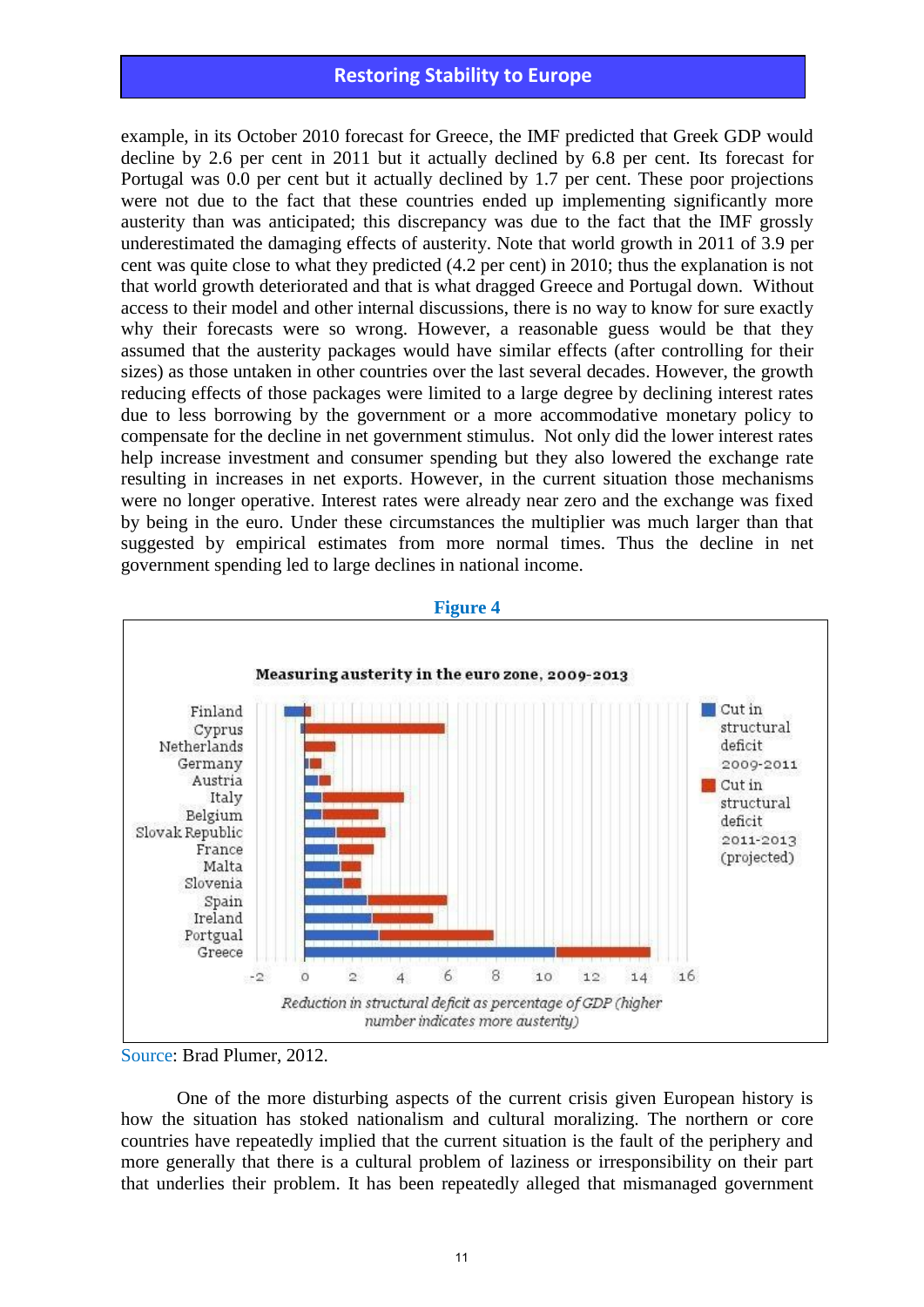finances were the cause of the crises when for several of these economies the poor state of government finances is the result of the crises not the cause. This is most obvious in the case of Ireland and Spain where the governments' debts and deficits were low prior to the crisis but where they had to assume the debt of the private sector to keep the financial system from collapsing.

**Figure 5** 



Source: OECD Economic Outlook 2012

#### **IV. Resolving the current crisis**

The current crisis has persisted and become so serious because European policy makers have fundamentally misdiagnosed the crisis; as a result they have implemented policies that have had only a marginal impact and in some cases have actually worsened the situation. The political dimension of the economic policies that have been implemented in Europe should be recognized. These policies do not follow from basic economic logic nor are they somehow European solutions, instead they are the specific solutions being proposed by a fairly strong right-wing of the political spectrum in Europe. In the eurozone in early 2012 center-right parties have been in control in all of the large important economies and many of the others. Angela Merkel of Germany and Nicolas Sarkozy of France, both of right-wing parties have set the agenda for the eurozone; the Netherlands, although small it still has considerable influence since it is one of the few eurozone governments with a AAA rating, has been a strong advocate of the conservative position. The center-right government of Mariano Rajoy in Spain has cooperated fully in implementing it. It is true that governments in Greece and Italy are middle-of-the-road coalitions but they have not had a substantive voice in deciding policy; their role has simply been to implement what they were told to do. In the UK the conservative prime minister David Cameron has likewise imposed a right-wing austerity drive on his country. Thus it has been the political right that has shaped eurozone or even more broadly EU economic policy. Of course, as the economic situation has continued to deteriorate there has recently developed a political backlash to the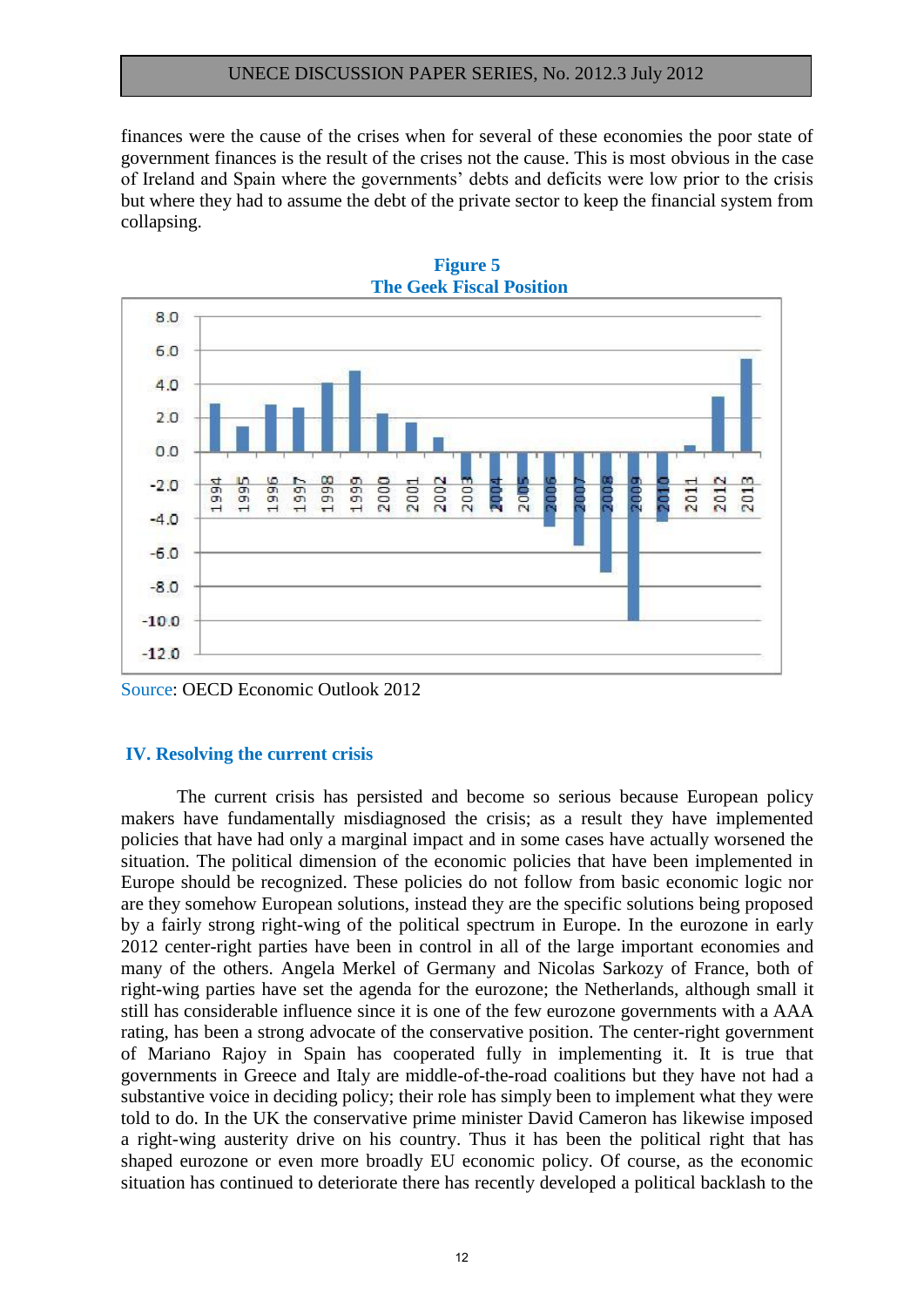austerity policies with the election of the socialist Francois Hollande in France. Although the government in the Netherlands collapsed due to opposition to austerity policies the austerity policies themselves (a higher VAT, cuts to international humanitarian assistance, reduced health benefits, etc.) have survived at least until the September 2012 elections (under a threat from Brussels of a fine for exceeding the deficit target of 3 per cent).

What are the steps needed in order for Europe is to get out of this downward cycle of austerity creating more debt which then creates more austerity?

#### **Stabilization of the current crisis requires:**

<u>.</u>

1. Insolvent countries need debt relief. Where countries are insolvent, debt restructuring is needed; this was definitely the case for Greece and some of that restructuring has now occurred. In March 2012 under a collective action clause, Greece restructured its sovereign debt essentially eliminating €105 billion of its €348 billion of debt; investors were forced to take a loss of 78.5 per cent (i.e., they had a recovery value of 21.5 per cent). More specifically investors were required to accept a portfolio of 24 different securities in exchange for their Greek bonds; this included 3 different types of EFSF bonds with maturities between 6 months and 2 years, a GDP linked bond, and 20 Greek bonds of varying maturities from 2023 to 2042. This was the largest debt restructuring agreement in history. The International Swaps and Derivatives Association ruled the "voluntary default" was a credit event, resulting in the payment of  $\epsilon$ 2.5 billion in CDS insurance. The objective of the restructuring was to put Greece on a path to lower its debt from 160 per cent of GDP to 120 per cent by 2020. As a result, Greece received  $E130$  billion in new official loans which included  $E28$  billion from the IMF which will be distributed over the next four years. Only time will tell if the lingering Greek debt will need to be restructured yet again, but given the weak growth outlook there is a significant probability that there will be another default in 2013 or 2014 of the remaining debt held by 'official' creditors. This was the opinion expressed recently in a UBS Wealth Management Research memo to its investors; they concluded that "the debt situation of Greece remains unambiguously unsustainable and a massive additional haircut will be required" (UBS, 2012). Given this assessment, they initiated a sell recommendation for all of the restructured Greek bonds.

What about Ireland, Italy, Portugal, Spain and perhaps some others like Belgium, France, Cyprus and Slovenia? Whether these countries become insolvent or not depends on how fast they can grow in the coming years and what interest rate they will have to pay on their debt. For Portugal and Ireland, both of which have lost access to private capital markets and are relying on EU/IMF bailouts<sup>15</sup>, some type of debt write-down is more than likely at some point although they have avoided a default so far. Spain and Italy have what is most probably a liquidity crisis but if market sentiment remains against them and if economic growth is not restarted these liquidity problems will turn into solvency problems. The probability of a default is also probably dependent on the degree that the debt is held externally. About three-fours of Portuguese debt is owed externally while one-half of that of Spain and Greece is, and 40 per cent of Italian debt.

As the state of these economies deteriorate, the credit quality of their banking sectors deteriorates (and thus nonperforming loans increase) as unemployed mortgage owners

<sup>&</sup>lt;sup>15</sup> Recently in the spring of 2012 Portugal has been able to sell a small amount of short-term Treasury bills; Portugal has a  $\epsilon$ 78 billion EU/IMF bailout.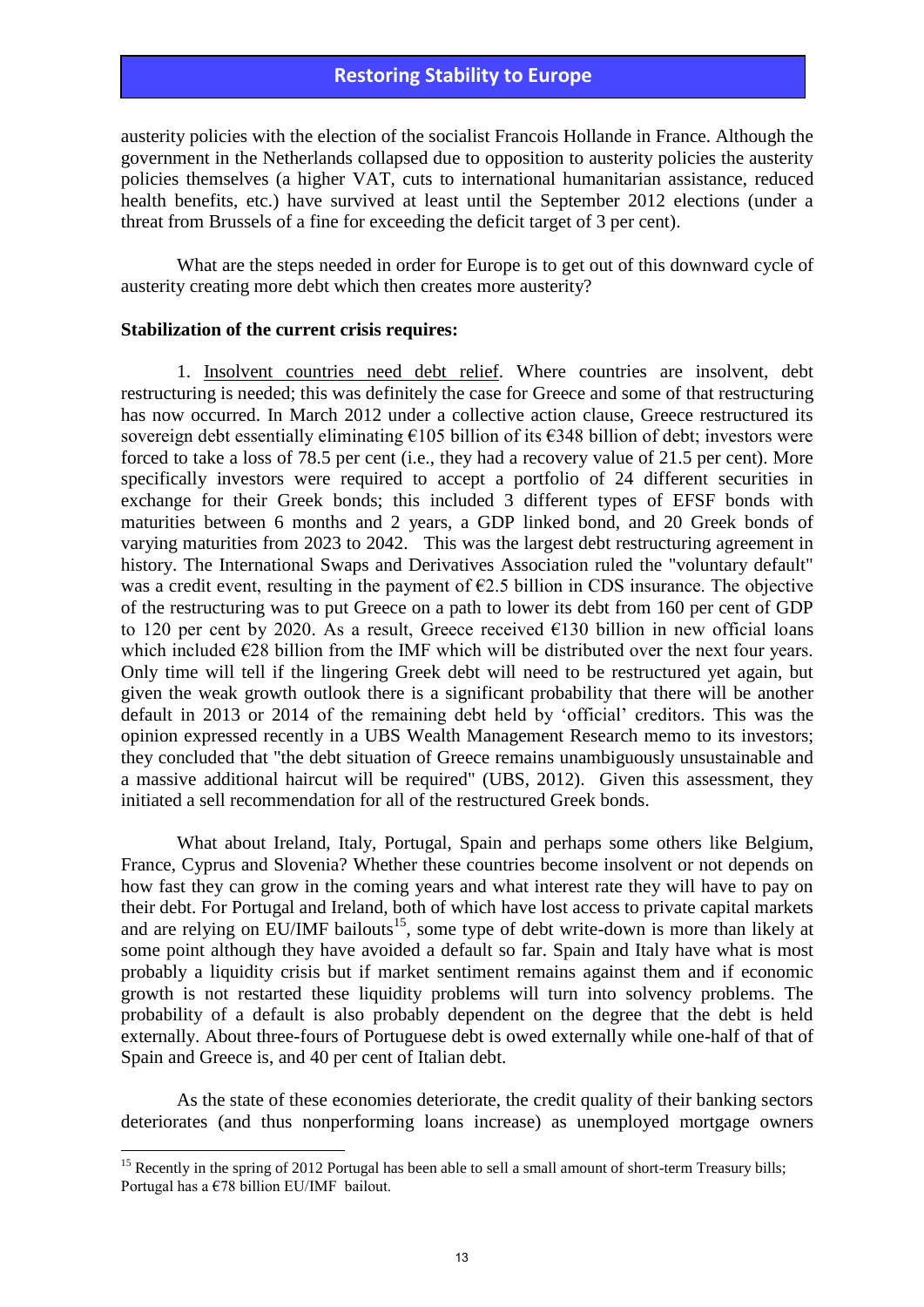default on their loans, as property prices fall and wipe out collateral, and as businesses fail. In some countries sovereign debt got high to begin with from having to aid the private banking sector, so as conditions in the banking sector deteriorate due to the austerity programs it further raises concerns about potential government contingent liabilities and the possibility that deficits may end up being even larger than currently estimated. Thus insolvent countries will ultimately default, but right now there is much uncertainty about which countries are or will be insolvent; much depends on how the recovery proceeds.

2. Insolvent banks need recapitalization. Reducing the sovereign debt of the heavily indebted economies, certainly Greece, and most likely Portugal, Ireland and Spain, will have implications for the solvency of banks which own much of this debt and they may need to be recapitalized quickly to avoid a credit crunch. In addition in those economies with real estate busts, the level of non-performing loans also threatens the solvency of the banking systems. Additional capital will need to be raised from either private investors, governments, or as a last resort some EU entity.

It remains unclear if significant segments of the Spanish banking system are largely insolvent or not as there is great uncertainty about the viability of many real estate loans and their holdings of Spanish government debt. However, some level of state support or recapitalization for the banking system will ultimately be needed. Spanish banks own about 40 per cent per cent of Spanish sovereign debt and the problems in the real estate sector are likely to result in increasing numbers of non-performing loans.<sup>16</sup> The Spanish government has already announced a bailout for its third largest bank, Bankia. The overall problem is that the Spanish government must borrow any money it uses to bail out its banks. Given the problem with Spanish sovereign debt, this is a problem in itself but it further means that the value of government bonds becomes even more questionable (especially the non-senior debt that the banks hold) and thus the solvency of the banks (which hold a lot of this) is further eroded. A way to break this cycle would be for the European Stability Mechanism (discussed below) to make loans directly to the banks instead of the government (which would then lend to the banks). This option has been resisted by Germany and may not be consistent with the design of the ESM without a re-write of the treaty. In Ireland, the solution to bank insolvency was the creation of a bad bank that could take over the questionable assets. Spain may ultimately have to consider this option. Italy potentially has a similar problem with its banks and any problem with Italian sovereign debt will have significant consequences for Italian banks since they own 57 per cent of Italian sovereign debt. The banks in Cyprus were heavily exposed to Greek debt and lost the equivalent of 25 per cent of Cyprus's GDP due to the haircut on Greek sovereign debt; they will seek a bailout.

One of the major "surprises" that occurred after the write-down of Greek debt in March 2012 was what little implications it had for banking stability in Europe. Undoubtedly this was due to the huge expansion of liquidity by the ECB in the months prior to the write down. However, given all the warning and lobbying by the financial industry, it does raise questions about the degree that policy makers may have been misled by the financial industry about the severity of this problem.

<sup>&</sup>lt;sup>16</sup> Spanish banks, pension funds and insurance companies own 67 per cent of Spanish sovereign debt; the estimated 40 per cent for banks is based upon a figure of  $\epsilon$ 247 billion with Spain's total sovereign debt of  $\epsilon$ 572 billion.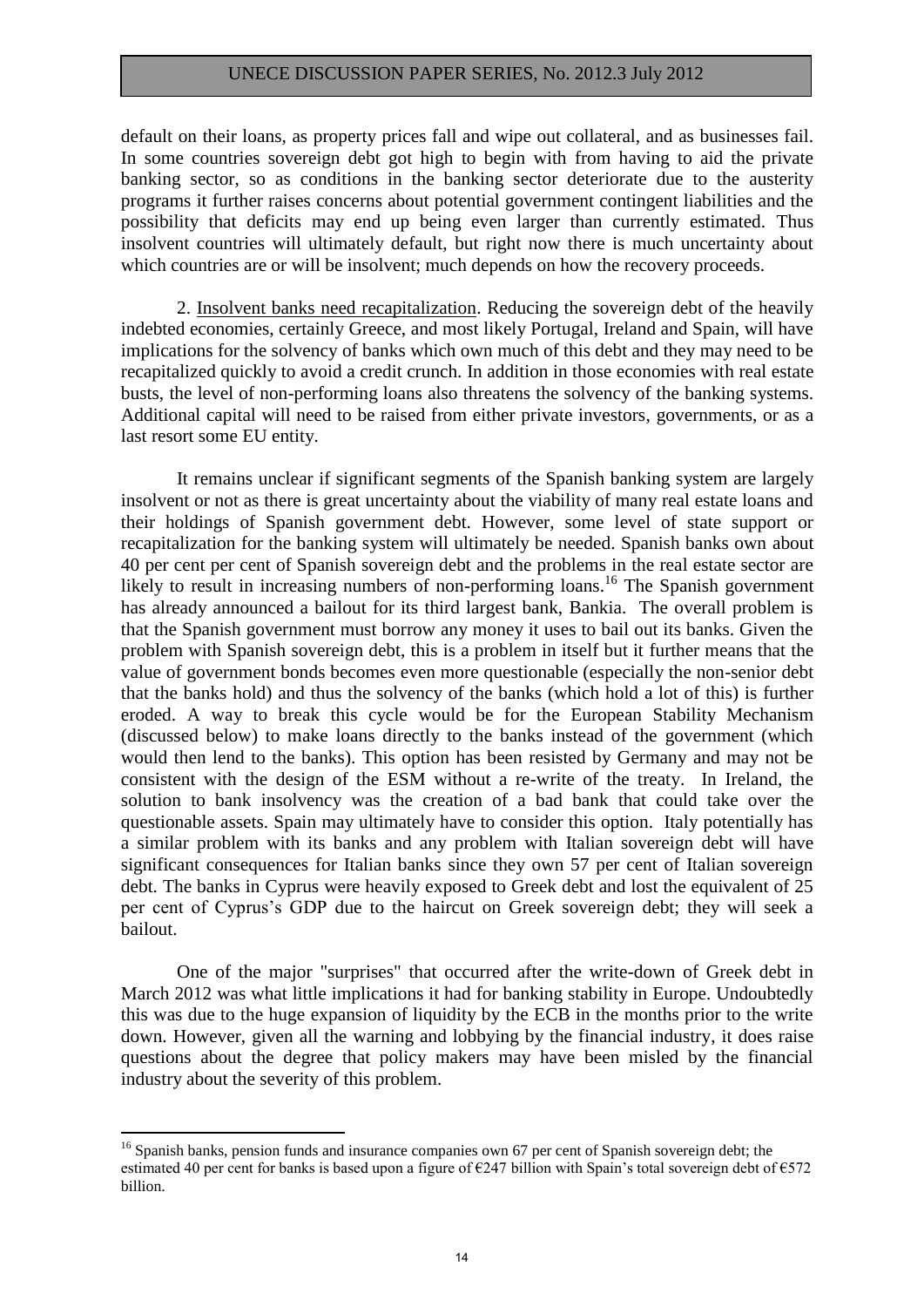3. For countries with a liquidity problem, liquidity needs to be provided. Countries are essentially like banks, they have long-run assets (future tax revenues) and short-run liabilities (current spending plus the need to periodically rollover existing debt); thus just like a banking system they need a lender of last resort. Most logically, the central bank should provide this function but in designing the eurozone the central bank (ECB) was purposely restricted from providing that function. Perhaps there was a feeling that if countries met the targets in the Stability and Growth Pact (SGP) that liquidity support for sovereigns would not be needed. There was no plan B in the event that either countries did not meet the SGP targets, or the SGP targets would be insufficient even if met. When it became apparent after the financial crisis that there was a liquidity problem, the logical response to make the ECB the lender of last resort was never considered seriously at the political level, instead the EU attempted to patch something together that could act as an alternative lender of last resort.

The European Financial Stability Facility (EFSF) was established with resources of  $E$ 440 billion from guarantees by eurozone sovereigns with AAA credit rating. It provided about €200 billion in assistance to Greece, Portugal and Ireland. In January 2012 after the Standard and Poor's downgrades of France and Austria to AA+ the EFSF was also downgraded to AA+. This facility is due to expire in July 2013 and is ultimately to be replaced with the permanent €500 billion (\$660 billion) European Stability Mechanism due to begin in July 2012.<sup>17</sup> The perceived problem with this mechanism is that it is too small to cover the financing needs of a really large country like Italy or that of several medium size countries at once. There were discussions that this facility could leverage its resources and thereby lend a lot more, but given the risks inherent in leverage and perhaps the bad association with excessive leverage that came out of the financial crisis, that idea failed to garner political support. Due to this need for a larger facility there have been discussions about the degree to which the two funds might co-exist during the 2012-2013 period. Nevertheless even the combined resources of these facilities are insufficient and unless market access at reasonable interest rates improves, their size will have to be increased. However, the most sensible option is not to keep increasing the size of this facility but to further empower the ECB to undertake this responsibility. The ECB did purchase  $\epsilon$ 200 billion of periphery government debt between 2010 and mid-2012 under its securities market program (SMP) and this did have some beneficial effect; however the purchases were not large enough to have more than a marginal impact and by being classified as senior debt it made the holdings of the private sector even less secure.

Thus at this point the eurozone has created a fund for dealing with small liquidity crises but not large ones; unfortunately it increasingly appears that the eurozone is experiencing a large liquidity crisis. And to repeat, the need for all of this could have been avoided if the ECB had simply been created to be a "normal" central bank.

 4. A credible plan needs to be convincingly put forth to deal with government deficits in the medium term. Government expenditures have not been particularly high in the problematic economies (as shown in figure 1); the problem has been that revenues were too low due to poorly designed tax systems and poor compliance. This observation is yet another reason why the large scale budget cutting that has been imposed by the EU and IMF is misplaced. Why cut education and health programs today that will need to be re-created again in a few years? Italy has been somewhat of an exception in this regard as higher taxes

-

 $17$  Although this may be delayed as Germany debates the legality of the ESM.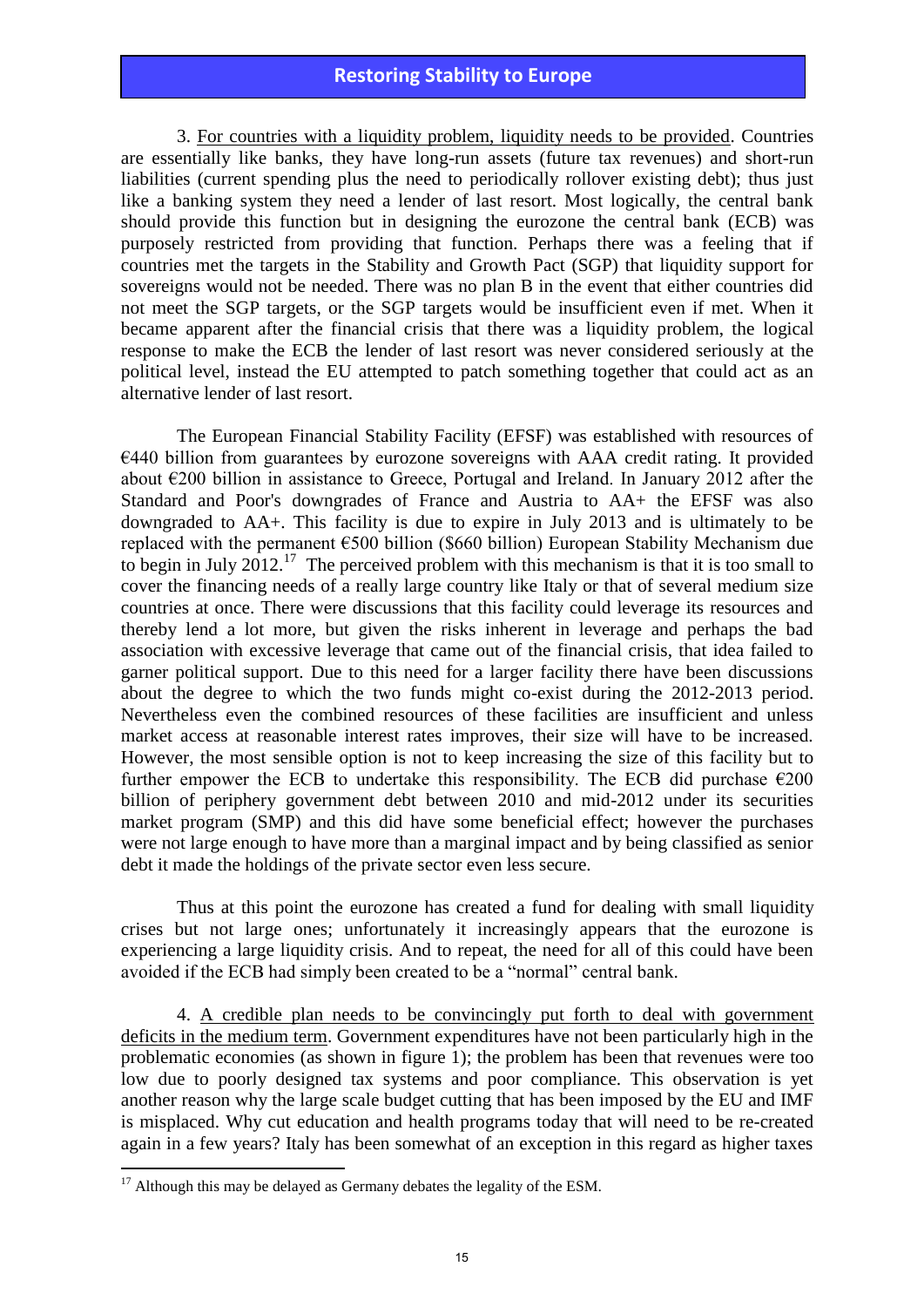have been given more emphasis in its reform program. Thus it is not that spending needs to be cut but that higher taxes will be needed in the medium term to keep budget deficits down or even achieve surpluses. In most cases there is no real long-term problem in reducing deficits in these economies since their tax levels are lower than in many other European economies and thus can be reasonably raised without creating any significant economic or political problem. The problem, however, is one of timing, as raising taxes now would be largely counter-productive since it would depress demand (and GDP). Instead what is needed is legislation now which raises taxes in several years in a way that will be credible (i.e., cannot be reversed later). It is highly unreasonable that a country would expect or need to receive a permanent (or continuing) fiscal transfer from another country (although the NMS have been doing so with the transfers under the structural funds). However, in the short to medium run it may be necessary for a country to receive a fiscal transfer from another country, and in those cases it has to be recognized that those contributors will have to be given some type of control over the deficit country's finances during these periods.

5. Growth needs to be restored. In designing a growth promotion strategy the two critical points are: 1) the current problem is one of insufficient demand and not supply or structural, and 2) aggregate demand stimulation needs to be implemented throughout Europe in a regionally coordinated manner. In the short-run, the focus must be on reviving aggregate demand, there is no substantive role for structural reforms as they take too long before their effects would be noticeable. It needs to be stated clearly that proposals for structural changes to deal with Europe's supposedly sclerotic labor market and regulatory policies are not serious proposals to restart growth in Europe. Although there may be some need to make reforms in these areas over time to improve the longer-run growth prospects in Europe, they cannot be effective in stimulating growth over the next year or two and are largely a political smokescreen to advance long-run political reforms under the pretense that they offer a solution to the current situation.<sup>18</sup> Many structural reforms such as making it easier to lay off workers could even create harm in the short-run and thus these types of reform need to be postponed. A possible exception might involve the possibility that some structural reforms could induce some additional investment which would stimulate demand. Even ECB President Mario Draghi has proposed that a growth pact should complement the fiscal compact.

Clearly stabilizing the financial systems and further increasing liquidity through unconventional monetary measures are a critical component of any growth strategy. However, given the current situation it hard to see how these policies would be sufficient. The Bank for International Settlements assessment that too much is being expected from monetary policy is largely correct. In addition, with interest rates near zero there would appear to be no mechanism to bring about a significant currency depreciation which historically has been important in restoring growth in economies after a financial crisis. Additional fiscal expansion would appear to be the only viable tool for significantly increasing aggregate demand under current circumstances. As discussed, concerns about the effects of this on increasing sovereign debt, or more importantly debt to GDP ratios, are misplaced. Under current conditions, where there is no crowding out and possibly actually

<sup>&</sup>lt;sup>18</sup> French president Francois Hollande's economic policy advisor, Philippe Aghion, (FT, 2012) has described the socialist president as an advocate of supply-side growth not Keynesianism and as a result the government has pledged to meet its deficit targets; this is not likely to be an effective policy framework for promoting growth.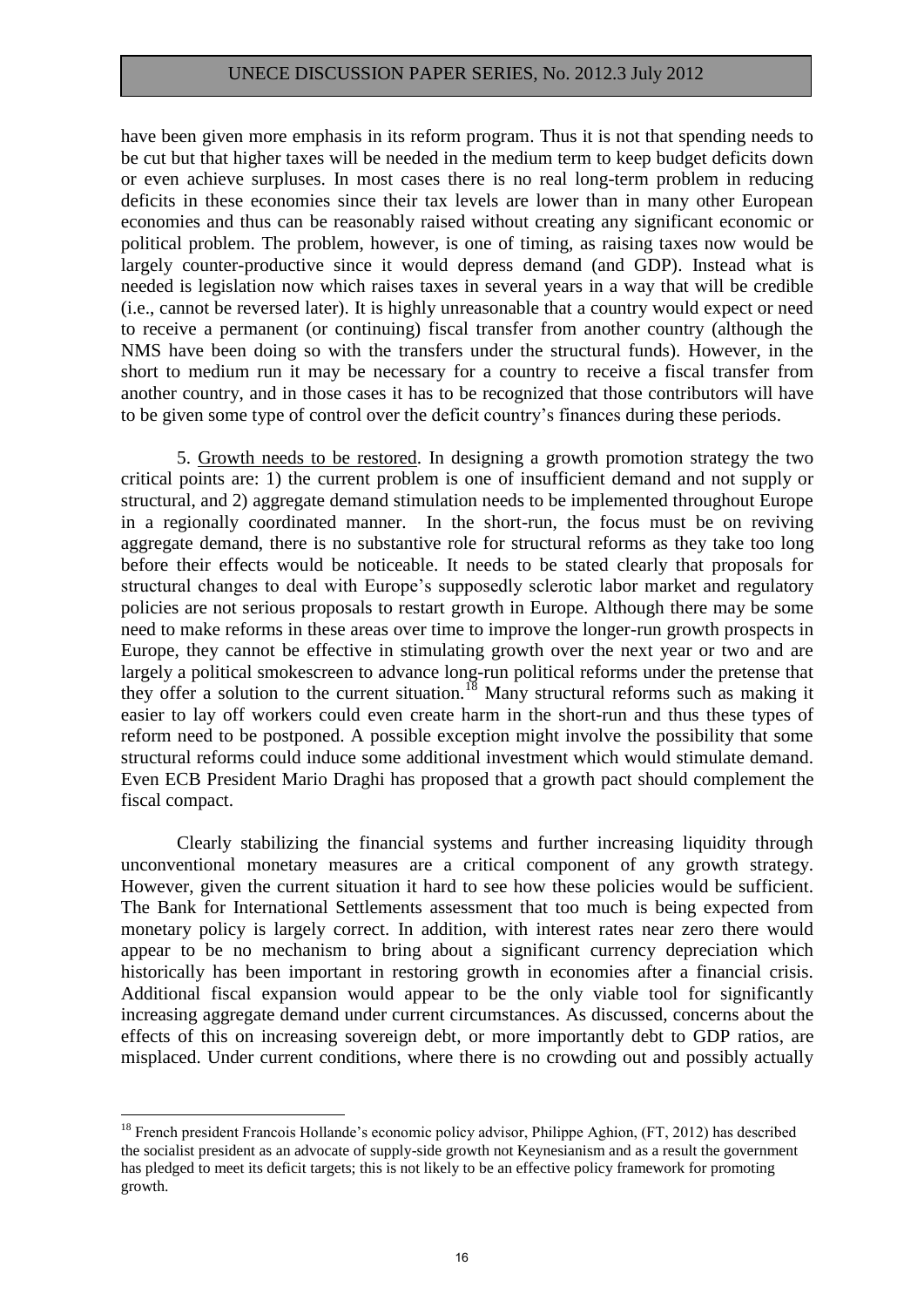crowding in of private investment, the fiscal multipliers are likely to be large enough so that the fiscal expansion is largely self-financing.

There is one important caveat to this argument: this assumes that the fiscal expansion is large and implemented throughout Europe in both the core and periphery economies. These policies need to be undertaken throughout Europe because given the small size and openness of these economies there are large leakages of stimulative policies through increased imports which means that one country, acting alone, cannot be particularly effective in increasing aggregate demand. More generally the multiplier for a Europeanwide fiscal stimulus is bigger than that calculated for one country. This is one major reason why no one European country has been willing to implement a large fiscal expansion even if they view the eurozone austerity drive as counter-productive. This situation also means that there is a free rider problem; those that don't contribute to the solution by increasing fiscal stimulus and thus avoid the costs (i.e., worsened debt levels), nevertheless benefit due to the aggregate demand leakages. The expansionary policies need to be implemented in both the core and the periphery for several addition reasons; these include: 1) the core made the loans to the periphery and are thus equally responsible for the current state of affairs, 2) the current situation is characterized by large current account imbalances and adjustment is necessary for both the deficit and surplus economies, and 3) the surplus economies have the fiscal space for fiscal expansion while that is less true of the periphery, and fiscal expansion must be a substantial component of any stimulus package.<sup>19</sup>

In order to limit leakages through imports, it is important that the expansion be increased government spending, especially towards government services (education, health care, etc) and not tax cuts which will be saved or spent on increased imports. The 3 per cent of GDP limit on deficits makes little economic sense, but since it is not politically feasible to eliminate this target (of the SGP) it certainty makes sense for the EU to postpone further into the future the date countries are expected to achieve this target. There is already some hint that EU commissioner Olli Rehn will do this given the continued deterioration in budget positions and the rising opposition to austerity measures; he has just recently extended the date to reach the target by a year from 2013 to 2014 for Spain, hopefully more will follow.

Thus what is needed is a regionally coordinated fiscal expansion, but with debt high in most economies, those that are doing reasonably well have little short-run self interest in further fiscal expansion. It remains more open to question whether an agreement amongst a group of the willing which would include the periphery and a few other high unemployment countries such as France would be sufficiently large to ensure a reasonable multiplier. The degree to which a more limited coordinated expansion might work would depend on a number of factors but principally the size of that group and the type of expansion. The possibility of forming a group of expansionists however has not been considered seriously due to constraints imposed by the institutional design of the eurozone including the objections of the Germans (including the Finns and Dutch) and right-wing political opposition within the periphery economies themselves.

<sup>&</sup>lt;sup>19</sup> A coordinated fiscal expansion including the rest of the world would be even more successful. The desirability of a globally coordinated set of macroeconomic stimulus is demonstrated with simulations of the United Nations Global Policy Model and presented in the UN's 2012 *World Economic Situation and Prospects*.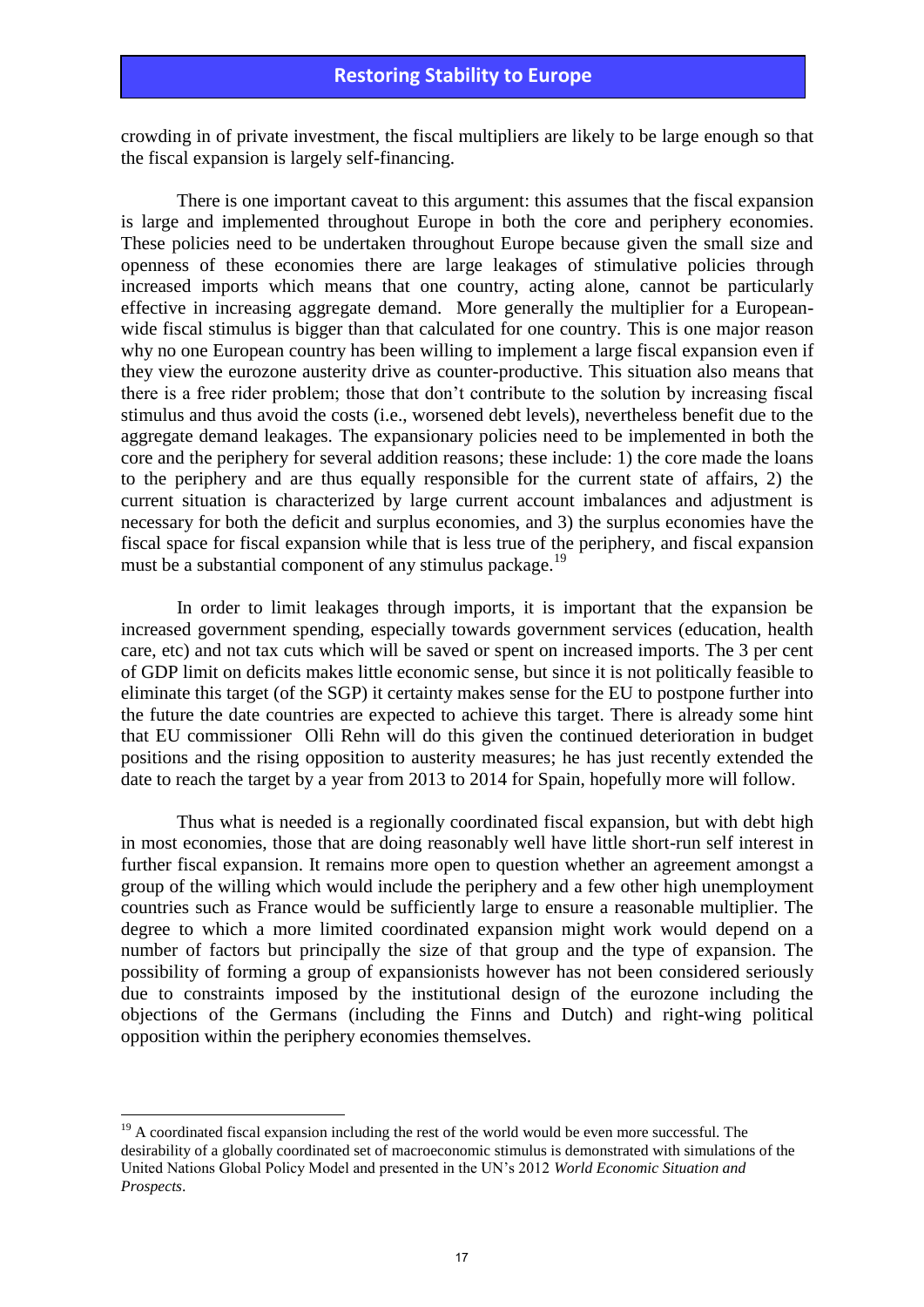Increased investment by the European Investment Bank (EiB) as advocated by French President Hollande would also be effective in providing stimulus but it is doubtful if the quantity of loans would be sufficient to make a real difference and whether they can be implemented in time frame that would be useful.

Although what is needed now is most importantly increased fiscal expansion, integral to any framework for increasing aggregate demand is the need to maintain an accommodating monetary policy. Although interest rates were lowered during the crises and recovery, in some cases to all-time lows, the ECB did not lower them as soon and far as they should have and even began prematurely reversing course in mid-2011. However, in the second half of 2011 after Mario Draghi became ECB president this increase was quickly undone with two separate quarter point interest rate declines which took rates back to their previous historical low of one per cent.

Given that interest rates are near zero (but nevertheless not as low as they should go) some additional unconventional measures are needed to inject liquidity into the system. Quantitative easing is needed to get more liquidity into the system. Like the US Federal Reserve, the UK Bank of England (BoE) has used quantitative easing to lower the interest rates on longer term maturities. The ECB's recent longer-term refinancing operation which has provided 3 year loans at one percent interest to EU banks is similar in some ways to quantitative easing but different in a fundamental way. Specifically the ECB lent  $E489$ billion (equivalent to five per cent of eurozone GDP) to 523 banks at the end of 2011 while also broadening the eligibility criteria for collateral. This was followed in March 2012 with a second liquidity injection of €529.5 billion to 800 banks. These actions averted an impending credit crunch and also resulted in lowering the yields, which had reached unsustainable levels, on Spanish and Italian sovereign debt.<sup>20</sup> In the two months after the first ECB action the interest rates on Italian 10-year debt declined from 7 to 5 per cent and Spanish yields fell from 6 to 5 per cent. These declines were due to a number of factors but clearly resulted from increased purchases of sovereign debt by banks in their respective countries. However, after a few months banks had bought up all the sovereign debt that they considered prudent in order to remain sufficiently diversified, and as they began to cut back on purchases, interest rates on Spanish and Italian sovereign debt began to increase again and were back to around 6 per cent by the end of April 2012. The ECB longer-term refinancing operation had limited impact on Greek, Portuguese and Irish sovereign debt as these countries had already lost access to private capital markets. As the possibility of countries leaving the eurozone increases, the public will demand more cash which will put more pressure on the ECB for additional liquidity injections.<sup>21</sup>

This ECB liquidity operation was similar to (US and UK) quantitative easing in that the net effect was to increase the money supply by replacing bank's holdings of government debt with money which would hopefully be loaned out. However, there was one fundamental difference. The US and UK central banks purchased government debt from the banks; thus this debt was off the banks' books for good. In the ECB case, the banks' government bonds were provided to the ECB as collateral for cash, but they will have to

<u>.</u>

 $20$  Although one can never be sure of what would have happened otherwise, it is reasonable to suggest that these operations averted an impending financial collapse in the eurozone.

<sup>&</sup>lt;sup>21</sup> If a country leaves the eurozone, bank accounts would most likely be involuntarily converted to the new currency which would rapidly depreciate; holding euro notes however would be one way to protect one's wealth.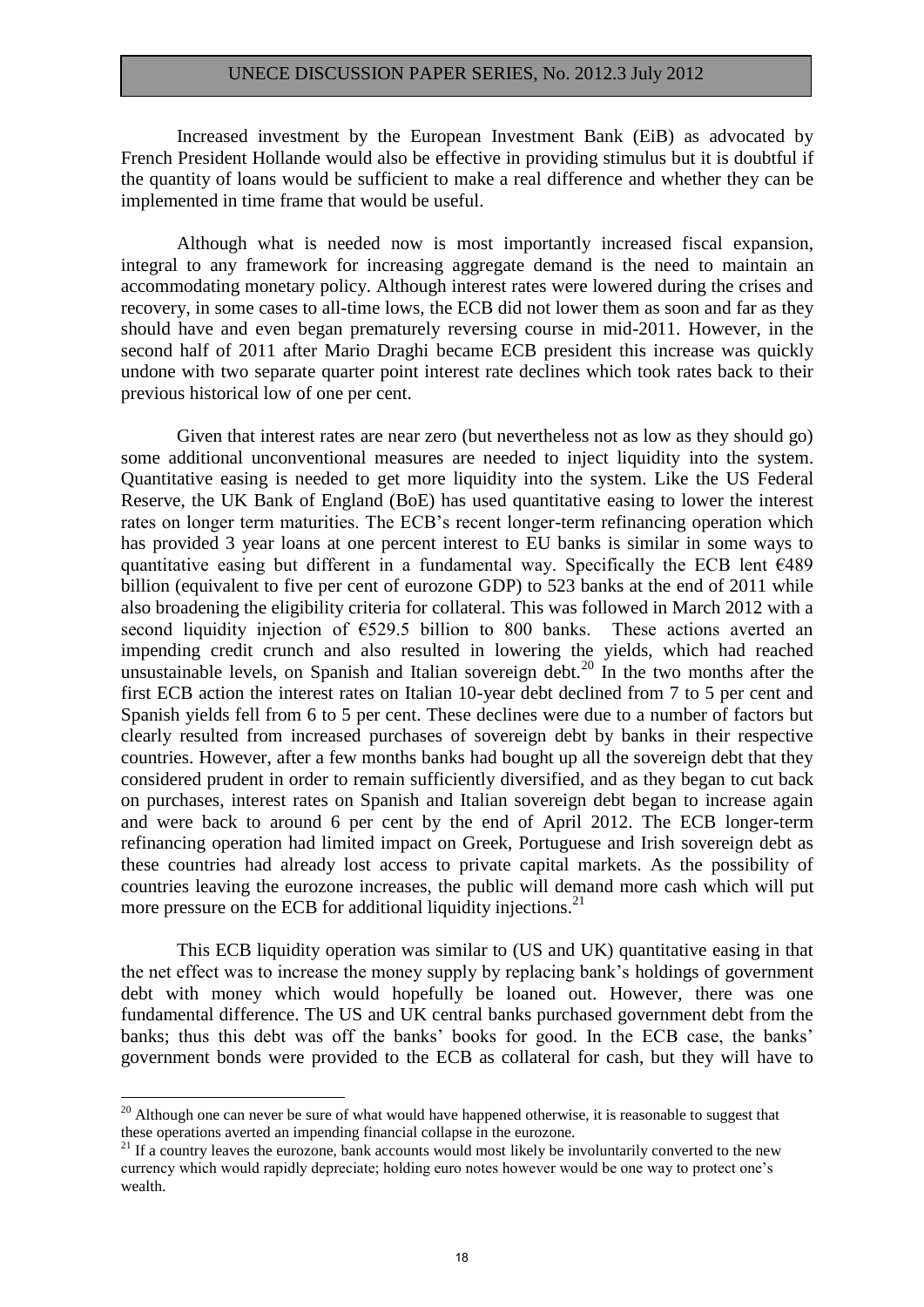take it back in three years. However, once the crisis is over and more normal conditions are achieved, the US and UK central banks will most likely reabsorb their liquidity injections with open market operations. Thus several years from now it may ultimately be the case that there will be no real fundamental qualitative difference between US/UK quantitative easing and the ECB refinancing operation. However, there still appears to be a quantitative difference. The US Fed tripled its balance sheet between September 2008 and April 2012, the UK BoE almost quadrupled its balance sheet, but even with the refinancing operations the ECB barely doubled its balance sheet.

Monetary expansion is also needed to keep the average inflation rate up so that the periphery need experience less deflation. The periphery need to improve their competitiveness relative to Germany and the only way to do this is to reduce their price level relative to Germany's (or more precisely their unit wage costs). If Germany's inflation is low, then the periphery have to have deflation; if Germany has more moderate levels of inflation the periphery need only keep their prices stable. The second scenario is far superior as it minimizes the economic loss associated with restoring competitiveness to the periphery (see point 6 below). Overall, for liquidly and inflation reasons, the eurozone needs more monetary expansion.

Growth also needs to be restored because without it the debt dynamics will likely deteriorate. It has been pointed out by some that the "austerity can only worsen debt" position is fundamentally the flip-side of supply-side economics, and supply-side economics has been largely discredited. However, there are two versions of supply-side economics as an empirical matter. One is the conservative view that lower taxes stimulate work and risktaking and increase real economic growth and net tax revenues even in periods of relatively full employment. That belief has been fully discredited. An alternative supply-side interpretation is really a Keynesian demand-side tax-cut stimulus. This channel is much stronger and what evidence there is of a supply-side effect comes from this. This explains the beneficial effects of tax cutting in the early Reagan presidency (as well as the Kennedy presidency). The key point is that this channel is likely to be especially operative during a high unemployment liquidity trap situation and that has not really been tested by past experiences. Thus to discount the revenue effects of "supply side" tax cuts based on the experiences of the US or other countries in the 1970-2008 period is an incorrect guide to what effect they would have in today's environment. In pre-crisis times, tax cuts have a tendency to reduce investment spending through crowding out, but in the current environment they will increase investment by restoring confidence in the economy.<sup>22</sup> In addition the normal partially offsetting effects of exchange rate movements from tax cuts would not be operative in the periphery eurozone economies.

Computer simulations using the Global Policy Model (as elaborated in the recent *World Economic Situation and Prospects 2012*) show that a more expansionary policy is more effective than austerity in improving the debt to GDP dynamics in the medium and longer term. Clearly the outcome of any model depends critically on a number of assumptions, such as the size of the multiplier, and here there is considerable disagreement, and of course it depends on the type of stimulus. More specifically, the UN simulations assume that the surplus economies provide more fiscal stimulus and the monetary authorities remain accommodating. Under this set of assumptions not only is national income higher,

<u>.</u>

 $22$  There is a confidence fairy but it appears with tax cuts not tax increases as the freshwater conservatives allege.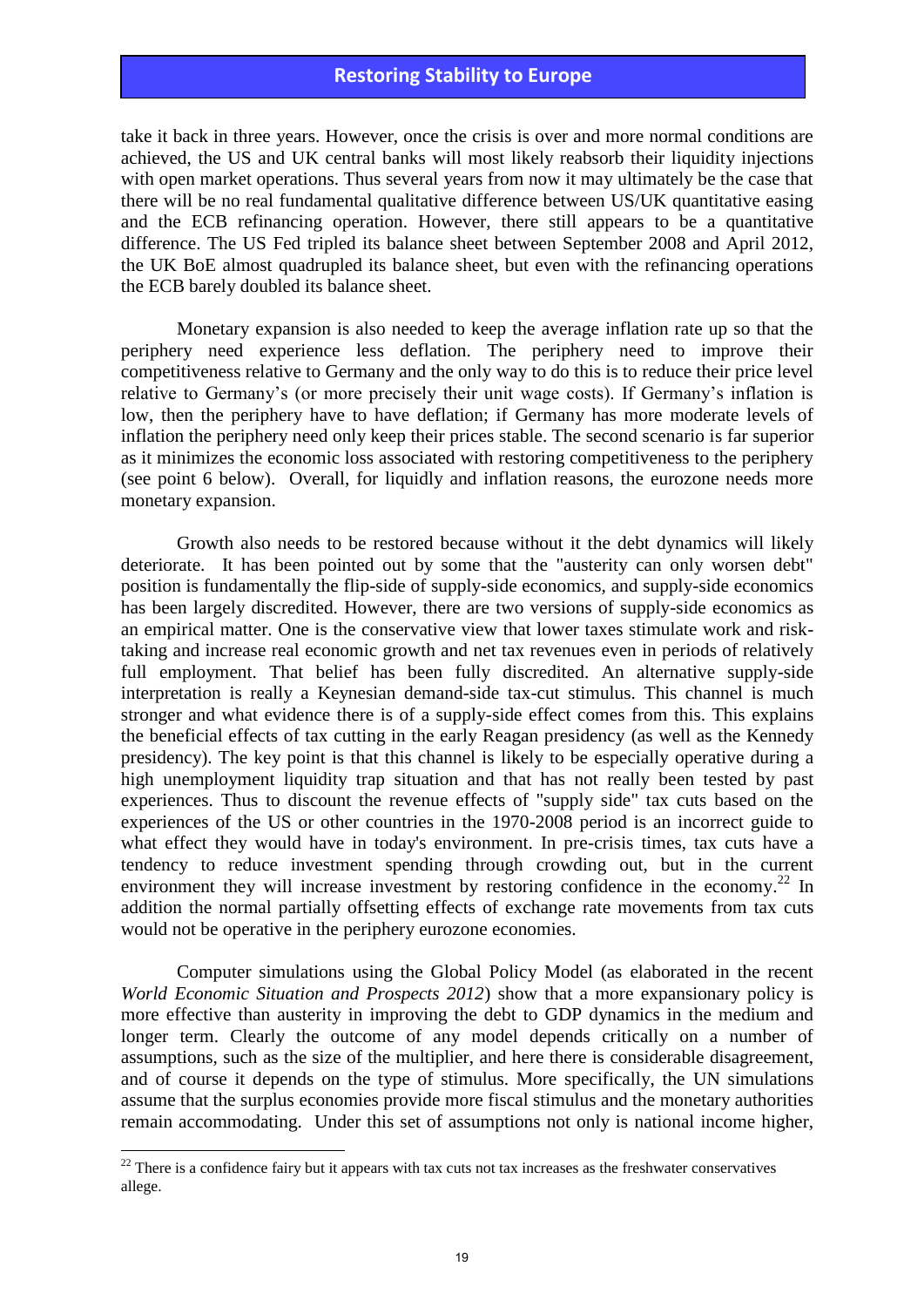unemployment lower but the debt dynamics improve and more progress is made in correcting current account imbalances which are really at the core of the eurozone's problem.

It should be recognized that the austerity programs make paying the debt back harder by reducing income and employment which provides the country and government (through lower tax revenues) with less income. In addition, an ultimate objective of these adjustment programs is for the higher unemployment to reduce wages and prices through internal devaluation. Over time the level of wages and prices fall while the nominal value of the bonds remains the same. As a result the real value of the bonds increases since the fixed nominal value of the bonds is able to buy more goods and services. Thus even if the austerity programs did not create unemployment, they still result in a process that increases the burden of debt on the workers in the periphery. The result is similar to the balance sheet effects that occur when a country with foreign-currency denominated debt devalues. This brings up yet another issue that historically was central to Keynesian thought: the transfer problem. Just as for Germany in paying off its WWI reparations, Greece today is facing a real transfer that is actually greater than the financial transfer.

6. The large current account deficits in the periphery need to be eliminated since the current crisis is as much of a current account crisis as a sovereign debt crisis. For the eurozone economies, exchange rate depreciation is not possible, and structural adjustments can have only a small effect over a long time horizon, so the only solution is internal devaluation. Analysis by Goldman Sachs estimates that to return the current account to near balance, Portugal requires a depreciation of 35 per cent, Greece 30 per cent, Spain 20 per cent, and Italy 10 to 15 per cent. A compounding problem is that in some of the periphery the export sector is quite small, and is in sectors for which improved price competitiveness is unlikely to produce large increases in exports because of inelastic demand or because foreign competitors will be able to match the periphery's lower prices. This is especially true for Greece. Its export to GDP ratio is 19 per cent which is quite low for a small country with only 11 million people; Belgium with a similar population has an export ratio of 73 per cent of GDP. The austerity programs have so far not been successful in bringing about adjustment in the current accounts. After four years of negative growth leading to unemployment of almost 23 per cent, according to the IMF the Greek real effective exchange rate is higher today than in 2006. In addition Greek real exports were 20 per cent lower in the first quarter of 2011 than they were in the first quarter of 2008. Of course imports are about 30 per cent lower but that is due largely to their GDP declines. Thus this approach of creating massive unemployment as a way to lower wages and improve competitiveness is a grossly inefficient process.

Ideally the surplus countries should do more in terms of reducing their competitiveness through inflation so as to limit the amount of deflation required in the periphery. As Keynes rightly pointed out, when there is an imbalance the surplus countries are equally at fault and they should bear an equal responsibility for resolving the crisis. The fact that they do not is the result of power politics not logical economic reasoning. To keep to the ECB target of 2 per cent inflation, the core might have an inflation rate of 3 per cent and the periphery 0 per cent. But this process would take a decade to restore competitiveness in the periphery. A higher overall inflation rate is needed but this does not appear to be politically likely. As a result there is appears to be little alternative to an extended period of deflation in the periphery. With positive nominal interest rates, perhaps even higher in the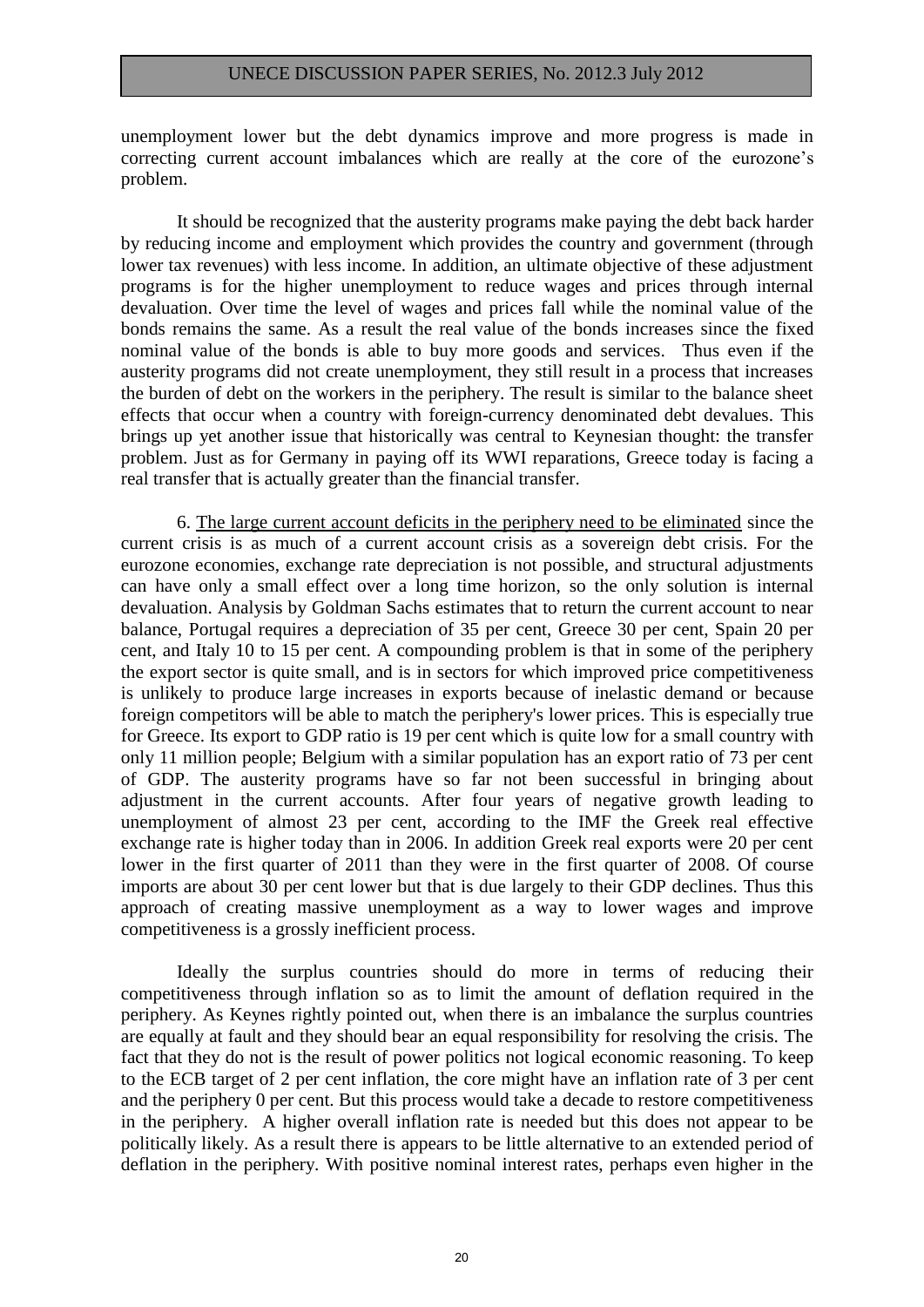periphery than the rest of the euro due to extra risk, and deflation, the resulting high real interest rates will keep investment down and ensure that medium to long-term growth stays low and unemployment remains high.

The recent acceptance by Germany's finance minister, Wolfgang Schauble, of a 6.5 per cent wage increase for 3.6 million engineering workers on top of a 6.5 per cent increase over two years for public sector workers was a major step in the right direction. This will not only help stimulate demand but will work to reduce trade imbalances in the eurozone as well. Schauble has also recently acknowledged the need to address imbalances in Europe although no specific policy has been proposed to deal with them. In fact, a failure to have targets for current accounts in either the Maastricht criteria or SGP has been a major design defect of the eurozone.

One perspective that must be addressed is the issue as to the relevancy of the recent experiences of the three Baltic economies in correcting their large current account imbalances. These economies instituted rather hash austerity measures, and despite extremely large economic downturns with high unemployment, they appear to have been fairly successful at reducing their current account deficits and restoring growth. Thus at first glance their experiences might support the EU/ECB austerity approach being prescribed for the eurozone periphery. The Baltic economies were similar to the periphery in that prior to the 2008 crisis they had experienced booms financed by large capital inflows accompanied by large current account deficits. Once these economies experienced a "sudden stop" to these capital inflows a full blown crisis developed.

These three economies had exceedingly large economic downturns in 2009 which were by far the largest in the EU; Latvia's over 20 per cent GDP decline over 2008-2010 was the largest in the world and roughly similar to that experienced by the US during the Great Depression. Despite reasonably solid growth in 2011, even today their GDPs remain significantly below pre-crisis levels and perhaps only one-half of what might be expected based upon pre-crisis trends. Their average unemployment rate tripled by increasing from under 5 per cent in early 2008 to almost 19 per cent by mid-2010 before starting a slow decline to about 13 per cent at the end of 2011. Also emigration has been extensive and worked to limit the increases in unemployment; Latvia's labor force declined by 5.5 per cent between 2008 and 2011. Their large current account deficits were quickly reduced as exports increased marginally and imports declined significantly, but much of this adjustment in imports was due to lower imports because GDP remained so much lower and was not the result of being more competitive. It remains uncertain at this point what will happen to their current accounts when their economies recover and unemployment falls back to its pre-crisis levels. The Baltics implemented large austerity programs which cut significant items such as schools and hospitals and they pushed through large wage cuts for the public sector and others. However, since they had very little sovereign debt prior to the crisis, they had more flexibility than the periphery and were able to expand their debt levels to store up some safety nets for those most negatively impacted, and this limited public opposition to their adjustment programs. In addition, their banking systems were not impaired by questionable sovereign debt, and in some cases even benefited from recapitalizations from neighboring economies. Thus the Baltic economies do provide a good example of a fairly rapid adjustment of current account deficits, although it was quite costly initially and resulted significantly from declining imports due to declining income; in addition they benefited from some advantages that the periphery do not have. Thus, the Baltic region provides no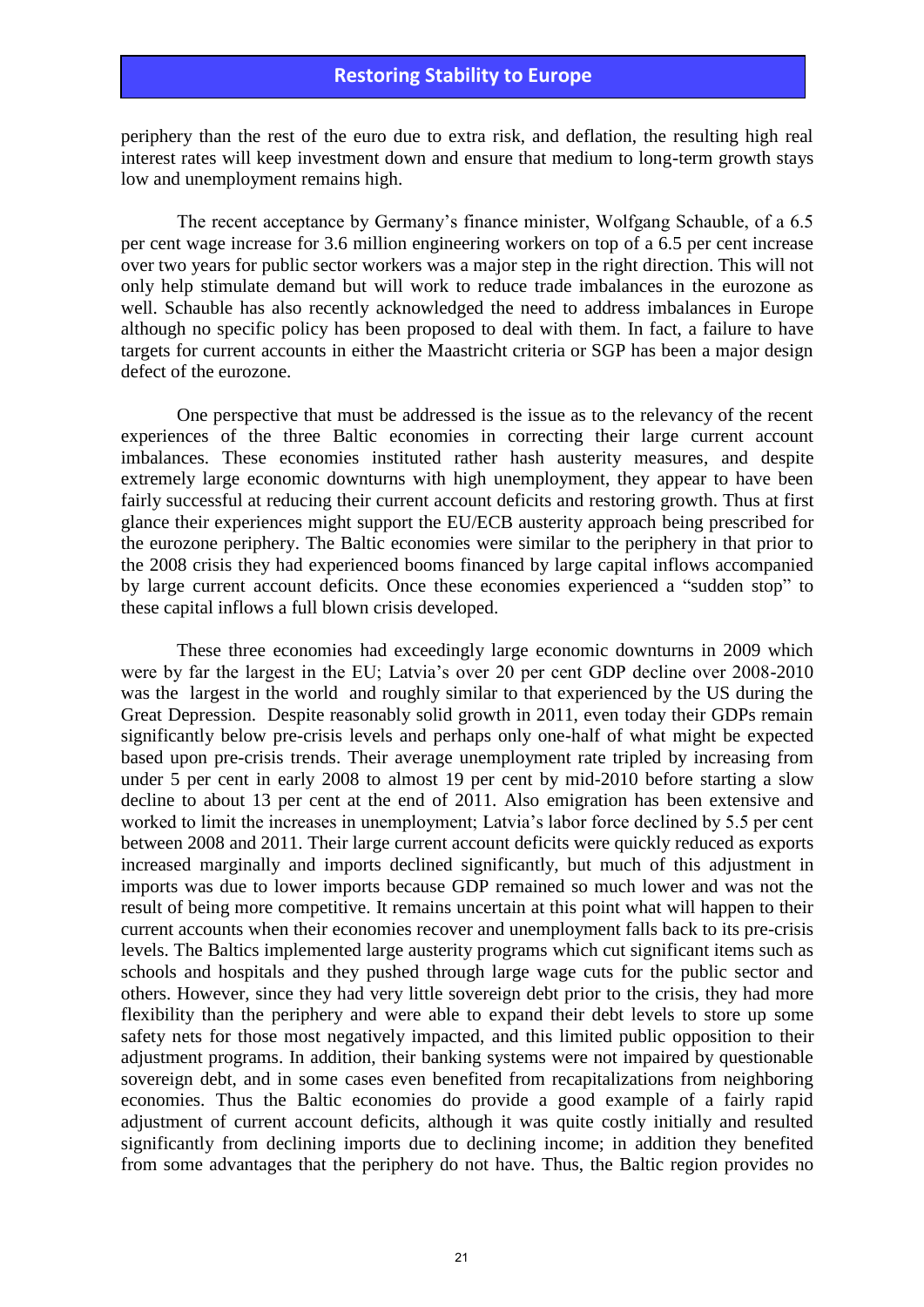magic cure for current account deficits and their experiences are probably of limited relevance for the periphery. Their experiences instead highlight that the economic hardship that will need to be undertaken in the periphery will be quite severe under the current wage deflation process.

#### **What happens if a member leaves the eurozone?**

The above list of policy actions for resolving the current crisis is based upon actions that have some political possibility of being implemented. Nevertheless there are strong political reasons (as opposed to economic reasons) why some of these policies have not been implemented; if there is simply too much opposition to doing what is necessary to save the current eurozone structure, what is the plan B, especially if the harsh austerity results in a periphery economy (most likely Greece<sup>23</sup>) refusing to implement the EU/IMF program and defaulting unilaterally?<sup>24</sup> This was always a potential outcome of the austerity option which needed to be considered in the design of those programs. The most binding constraint on the periphery in just rejecting the EU/IMF assistance and defaulting is that they are currently running primary deficits (deficits before interest payments are added). As such if they were to default, they would unlikely be able to borrow initially from anyone and would thus have to implement further austerity (budget cuts or tax increases) in order to balance their government finances. Thus if they kept the euro the austerity that would accompany a default is likely to be greater than the austerity with an EU/IMF loan. Over the medium term if they were to default but stay in the eurozone, the country would avoid the interest costs on the debt plus paying back the principle; in time this could easily amount to 5 to 10 per cent of GDP annually. These resources could be used to restore social services, increase infrastructure investment, etc. However, since they would be defaulting on official creditors (primarily the EU and ECB) the EU might retaliate in some fashion by withholding structural funds and the ECB could make it life quite difficult for Greek banks. Thus in the short run after a further default Greece would be less well-off and even in the medium run they could be less well-off even though they would avoid some debt repayment. Overall then the option of defaulting and staying in the eurozone does not appear to be an attractive alternative.

If they defaulted and left the eurozone by reintroducing the drachma their prospects would improve considerably. The primary deficit problem would no longer be binding as the central bank could finance the government. Despite a more expansionary monetary policy interest rates for the private sector would most likely increase due to higher inflation (due to cost push inflation from depreciation and concerns about monetary expansion). Therefore it is not clear what would happen to investment; higher interest rates would retard it but the fiscal stimulus could increase it by reducing the slack in the economy. Clearly there would be a significant depreciation which could provide a substantial and quick boost if the economy had an export sector that could rapidly take advantage of the situation. Unfortunately, however, the periphery with their large current account deficits over the last decade are not in a particularly good situation to take advantage of a depreciated currency and initially at least would suffer from a negative terms of change effect that would further

<sup>&</sup>lt;sup>23</sup> In the May 2012 elections, 70 per cent of the Greek electorate voted for anti-austerity parties: the largest being the Syriza which came in second place.

<sup>&</sup>lt;sup>24</sup> Greece, of course, has already defaulted on most of its privately held debt, but it could still default on all the bonds owed to official creditors (EU ECB, IMF).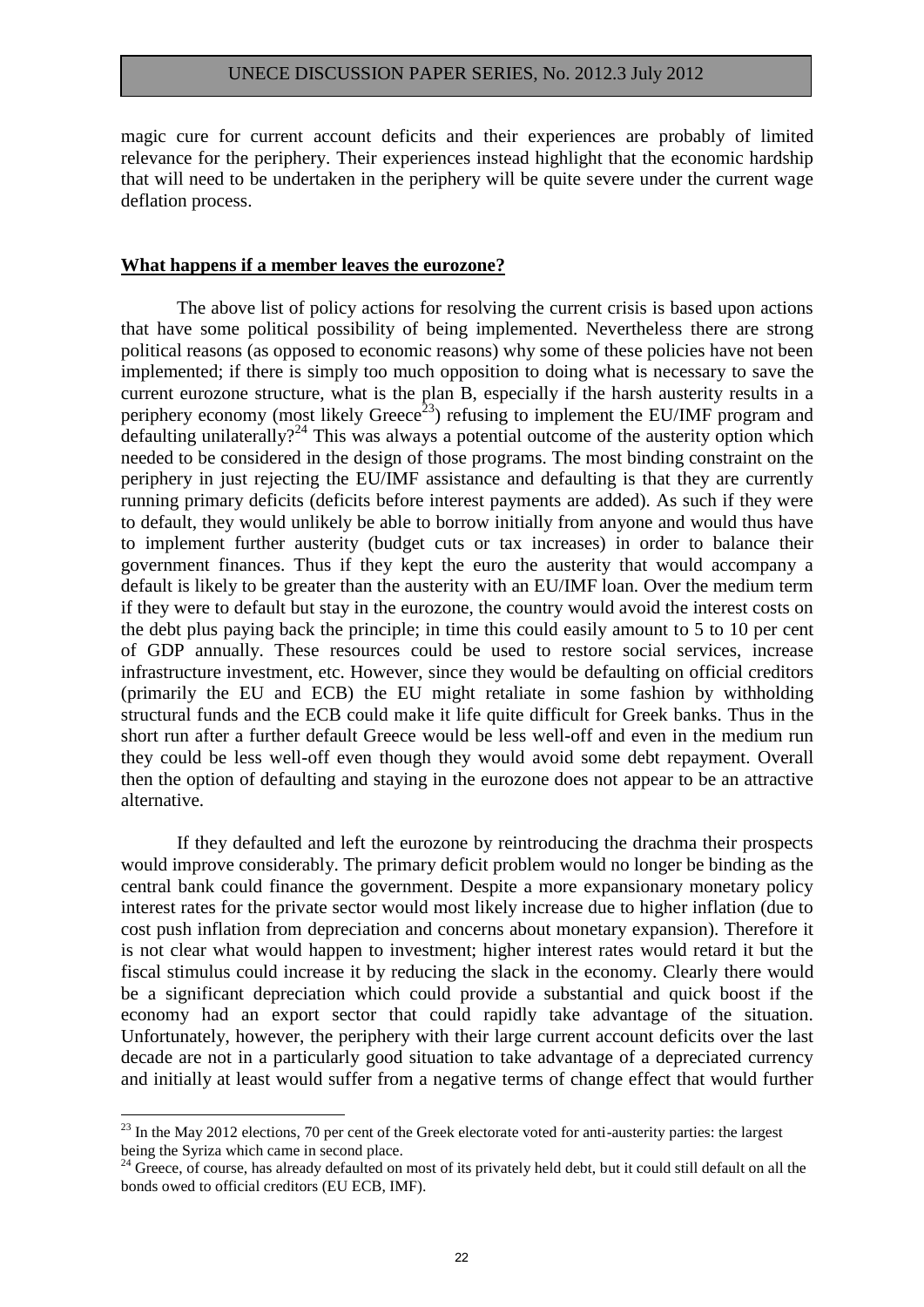reduce living standards. Over time, however, their competitiveness would improve. History is full of examples where countries have defaulted, depreciated and recovered rather quickly. Argentina and Russia are two recent examples and there would appear to be little reason to believe that the situation would be that different for Greece. (See figure 6 where Weisbrot and Montecino (2012) compare Argentina's default and depreciation versus Greece's current and projected path under the EU/IMF program.) In fact despite a public perception that a sovereign default is likely to impose a huge burden on a country, the evidence suggests that default has few consequences and usually initiates the beginnings of a recovery (Yeyati and Panizza, 2011).



Source: Taken directly from Weisbrot and Montecino, 2012.

In the long-run, being out of the eurozone may retard growth slightly. However, it is far from clear if being out of the euro would have an significant effect on its longer-run growth rate; its growth rate between 1999 and 2007 was significantly above the average between 1981 and 1999, but it is clear that the 1999-2007 period was unsustainable and thus would not appear to be a period that can be used to estimate the euro's effect on growth. There are no credible empirical studies that have demonstrated any increased growth effects of eurozone membership. Even if there is a slight negative long-run growth effect, this might be a small price to pay given the current outlook for remaining inside the eurozone.

A default by a periphery country, most likely Greece at this point, would also have significant implications for the remaining eurozone members. The EU, ECB and private sector banks in the EU core own much of this sovereign debt; a default would be costly and could precipitate a much wider financial crisis that could have a very detrimental impact on the core. Current estimates are that the immediate losses of a Greek exit would be about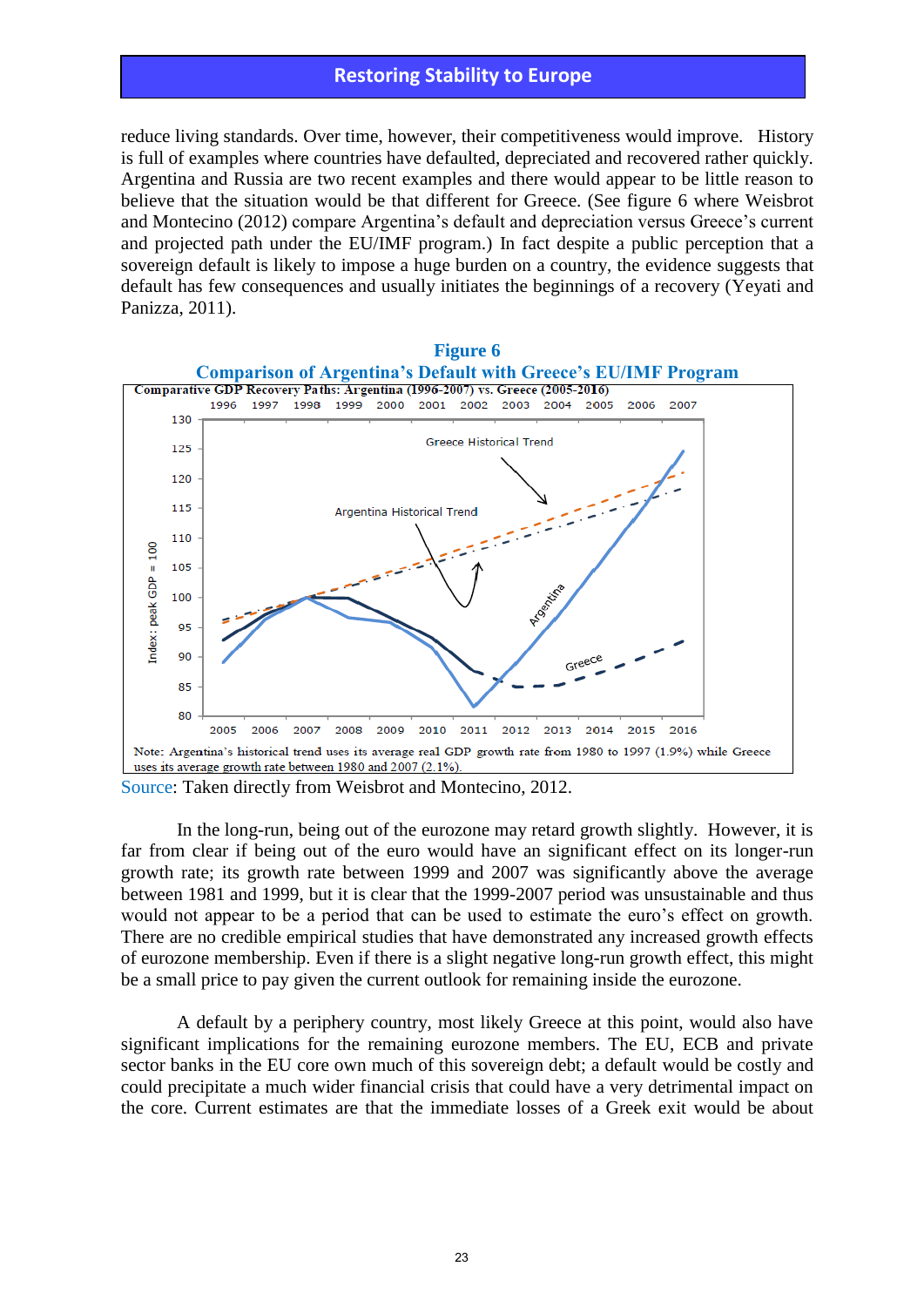€395 billion for the rest of the EU.<sup>25</sup> Contagion to the other periphery could be quite significant. If Greece defaults and exits, the need for EU support for the other periphery economies would be even greater as depositors withdrew their funds from periphery banks and periphery debt fell in value; but would the eurozone public be willing to put up even more money after losing hundreds of billions to Greece?

There is also the possibility that Greece or another periphery economy may not act rationally. In behavior experiments with people, it is often found that if a participant feels that the other participant is not cooperating in a fair manner, they often act in way that inflicts damage on the other participant even if it further lowers their own welfare. Thus if the Greek government or people feel that the EU core is not being fair with them despite their desperate situation and despite the fact that the core is partially responsible for their plight, they may well choose a course of action that further lowers their own welfare if they can inflict some damage on the EU core. Such as outcome is a real possibility and is consistent with empirical research on economic behavior.

The overall point is that if austerity is too severe there are options that might be preferred to sticking with the EU/IMF programs and these options would entail significant costs for the remaining eurozone members. Thus there is significant room for bargaining about the conditions for EU assistance and a perfectly relevant question is whether the periphery could improve the current terms of these programs.

Thus in early May (2012) when two-thirds of Greeks voted for political parties rejecting the EU austerity reforms they were essentially saying that they were willing to undergo an even worse situation in the short run if either: 1) they could impose additional costs on the uncompromising EU and Germans who were unwilling to face up to their responsibilities or 2) they could be better off in the medium run by being able to devalue as a way of increasing demand and cutting wages while also not having to pay back the debt. These are two legitimate possibilities that could reasonably result in unilateral default and thus it would make sense for the EU/Germans to carefully consider whether they are making a rational decision in pushing harsh austerity which could easily boomerang back on them.

With the May election of socialist president Francois Hollande in France, the defeat of Angela Merkel's Christian Democratic Union in Germany's most populous state of North Rhine-Westphalia, the collapse of the  $VVD^{26}$  in the Netherlands as their coalition partners refused to endorse further austerity, the political backing for austerity in Europe is beginning to come undone. The European public is beginning to understand that: 1) the austerity programs are not working as they were advertised, and 2) the periphery economies are not as boxed in as they had been led to believe and might actually implement policies that may be even more costly for them (the core) than a more expansionist framework. Even hardliner German finance minister Wolfgang Schauble has begun to alter his harsh tone and moralizing with more accommodative suggestions.

<sup>&</sup>lt;sup>25</sup> This includes  $\epsilon$ 240 billion from international bailouts,  $\epsilon$ 130 billion from intra-eurozone central bank target 2 lending, and €25 billion from commercial bank exposure (Nikolaos Panigirtzoglou of JP Morgan). Other estimates are that the EFSF own  $E165$  billion, the IMF  $E22$  billion, and the ECB and other eurozone central banks €155 billion. Although the French would be be the largest losers by nationality, Portugal, Spain, Italy would face losses of over 3 per cent of their GDPs.

<sup>&</sup>lt;sup>26</sup> The Freedom Party for Freedom and Democracy.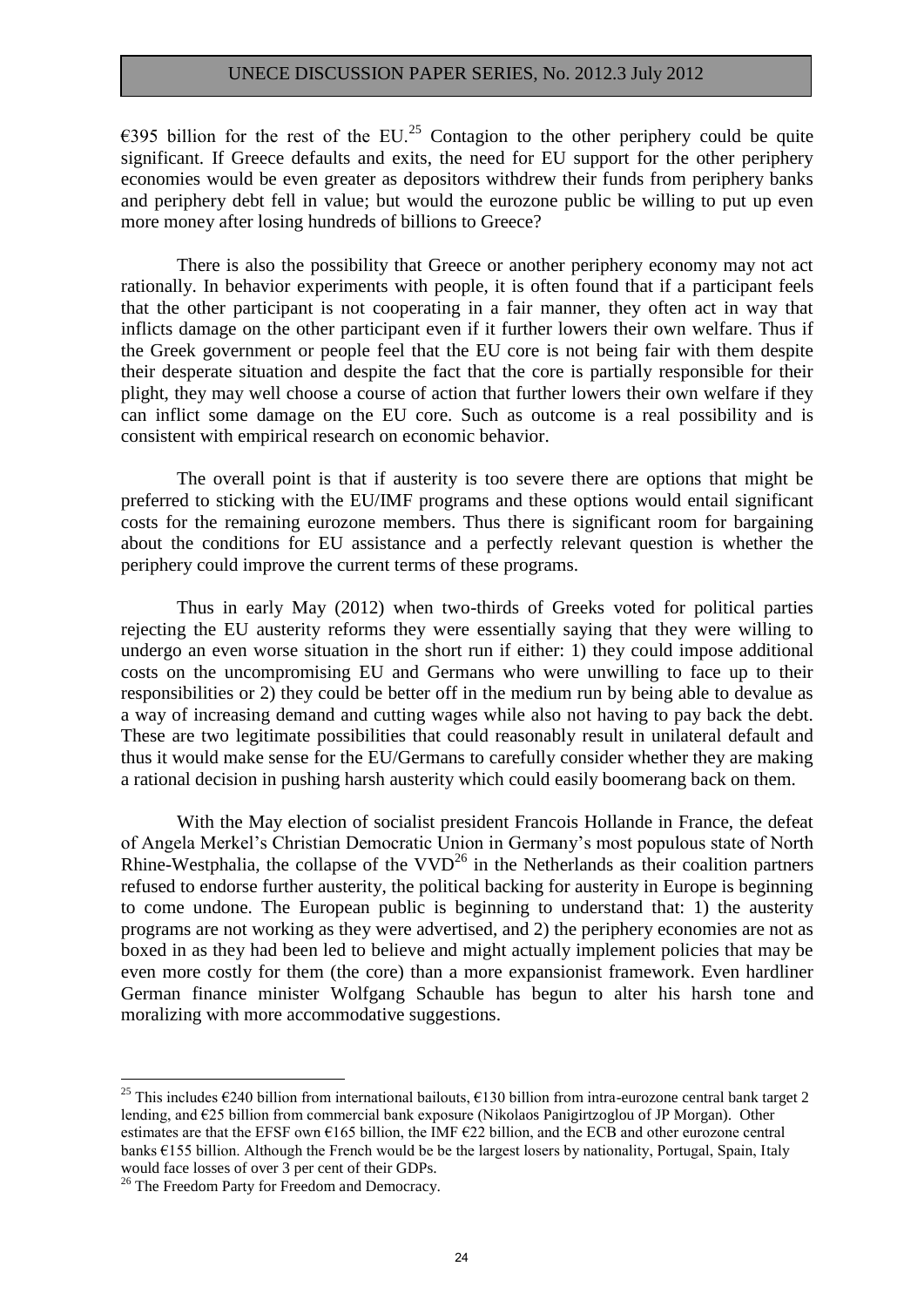#### **V. Fixing the eurozone for a prosperous future**

Once the current crisis is over, the focus of policy will need to return to a set of policies that can restore long-run growth to Europe while also reducing its vulnerability to current account imbalances, excessive sovereign debt, and financial market instability. To accomplish these goals, reforms will be needed in the design of European monetary and financial institutions and structural reforms in product and labor markets.

#### Reforms are needed to prevent a future crisis

1. The SGP will need to be reformed to better keep debt levels under control. The replacement for the SGP is the compact treaty (Treaty on Stability Coordination and Governance of the Economic and Monetary Union) tentatively agreed to in March 2012 by 25 of the 27 EU members (including all of the current eurozone members: only the UK and Czech Republic opted out, although the latter may sign at some point). The provisions will need to be formally written into national law in order to be formally implemented. It requires countries to limit their structural deficits to 0.5 per cent of GDP and their debt levels to 60 per cent of GDP; for those currently over the debt limit, they will need to have budget surplus that will reduce the excess by at least one-twentieth each year. The rule agreed to define the deficit in terms of the structural deficit and not the actual deficit; this will allow some small role of counter-cyclical policy. However, it introduces uncertainty and likely controversy, as there is considerable debate about how to calculate a structural deficit. Adoption of the treaty is likely as only 12 of the 17 eurozone economies need to ratify it. However there is increasing political opposition to the treaty and some countries may not ratify it. In France, socialist Francois Hollande had promised to renegotiate it if he was elected in May 2012, but it does not appear now that much will come of this. In the Netherlands, both the extreme right and left are opposed and the center may not have enough support to pass it. Ireland will have a referendum in late May or June, and given economic conditions there, anything is possible especially given their earlier rejection of the EU treaty. On the other hand, the opposition of the Czech Republic seems weak as it is much more integrated into the eurozone and thus needs the euro, and it does not share the UK interest in trying to weaken EU oversight of its financial industry. One improvement in the proposed fiscal compact over the SGP is the emphasis on cyclically adjusted budgets; this at least helps reduce slightly the pro-cyclical nature of these restraints on deficits.

In the future, debt levels will need to be lower than those prior to 2007 for two major reasons. Firstly, when the crisis hit in 2008 the European economies did not have the fiscal space to undertake the optimal amount of discretionary stimulus because of perceived debt level constraints. As has been argued, European policy makers in many cases misjudged exactly where those constraints were, and much more could have been done. Nevertheless some countries did come up to or close to their constraints and if politicians misjudged the situation this time they may do so again. Thus to ensure that they have the fiscal space they may need in the future, debt levels need to be brought down lower during prosperous times. Secondly, policymakers and economists generally had misjudged the likelihood of a second great depression. There was a view that that type of event could never happen again and therefore there was no real need to prepare for it. We now know that a major global debt collapse is still possible, even if quite infrequently, and that economies must be prepared appropriately.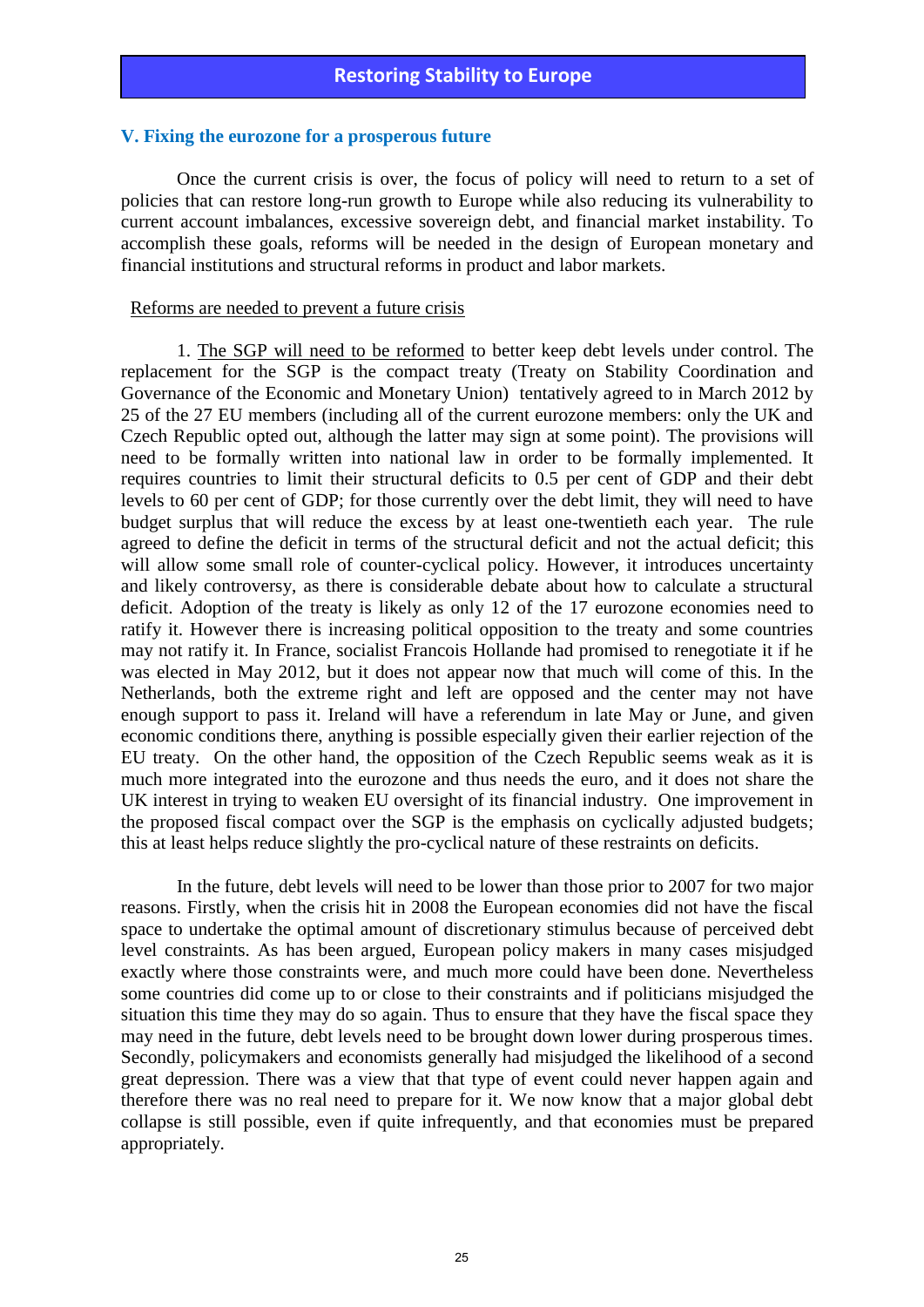2. Financial reform is needed to create a pan-European banking system with enhanced regulation. When the euro was created the national banking systems should have been simultaneously transformed into a truly European banking system with European supervision with the ability to address cross-border arrangements. The problems of separate national banking systems became apparent in the early part of the crisis in 2008-2009 and some reforms have been quickly implemented. The establishment of the European Banking Authority (EBA) in 2011 has created a European Union wide financial regulator but the implementation of policy remains with the national regulators. However European perspectives and national interests can diverge and it is likely that this separation of authority will prove to be unsustainable. Most pressing will be a need to create eurozonewide deposit insurance. Clearly the European financial system needs more regulation as the light-touch self-regulation prior to 2008 failed miserably. Higher capital ratios, further separation of investment and commercial banking, increased supervision of derivative markets, and constraints on banker's pay and bonuses are areas in need of reform. There appear to be a number of disagreements between EU ministers regarding banking rules but mostly these are fairly technical and are perhaps not systemically important. The desire of France and Germany to postpone implementation of some of the disclosure requirements regarding the leverage ratio to 2018 would appear unwarranted. The UK appears to support stricter standards and higher capital ratios and that would appear to be the most sensible position. Given the connection between banking solvency and sovereign solvency, a bank's exposure to an individual government needs to be limited and risk assessed. The European banks reliance on US money market funds is another source of obvious risk; either the US authorities need to reform that industry (i.e., deposit insurance, higher capital ratios, or flexible valuations) or the European authorities need to limit European banks' exposure.

3. Fiscal union within the eurozone will need to be strengthened either with fiscal transfers, eurobonds or some other structure. Any type of fiscal union will necessarily require increased EU oversight of individual members' spending and tax policies. It is not tenable to have a situation where those that pay the bills do not have more control over expenditures. However, this should be done in a way that does not reduce the overall ability to use discretionary counter-cyclical fiscal policy because it is one of the few macroeconomic policy tools left. Unfortunately, however, it seems that in most of the current proposals that increase oversight also reduce the ability to use counter-cyclical fiscal policy. For example, the most extreme proposal has come from the ECB which supported a balanced budget agreement regardless of economic conditions.<sup>27</sup> Not only would this eliminate the possibility of using discretionary fiscal policy and would require the dismantling of automatic stabilizers, but it would actually require the use of discretionary pro-cyclical policies. During downturns taxes would need to be raised and government expenditures cut back. This of course would be a disaster, but it simply highlights the poor policy advice that routinely comes out of the ECB.

There is also an issue as to whether a fiscal union only needs to oversee fiscal deficits or if it will need to provide more specific guidance on tax and spending policies. This fiscal compact of the 25 (with the UK and the Czech Republic refusing to go along) would set limits on deficits but would not infringe upon the right of national governments to allocate spending or determine the type or level of taxes. However this is likely to be only an intermediate step and is not likely to survive for long. Harmonization of taxes will be likely

<sup>&</sup>lt;u>.</u>  $27$  As advocated by Jorg Asmussen, a German member of the ECB's Executive Council; as related by Feldstein (2012).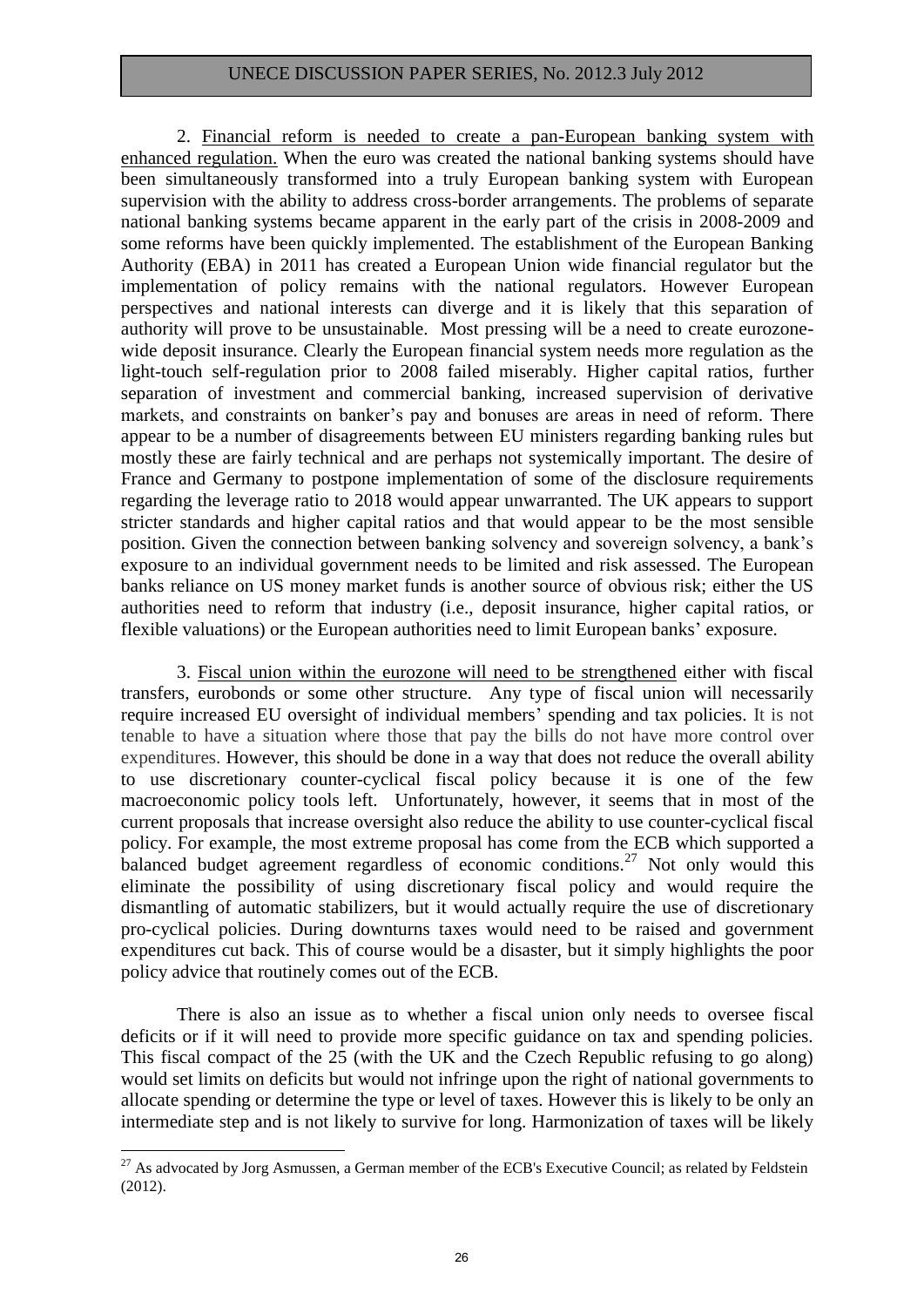in the future as even now there are concerns about the effects of competition (i.e., race to the bottom) in tax rates. A common approach to a number of issues, such as promoting competition as with the Europe 2020 scheme, commits countries to allocate expenditures to achieving some rather narrow targets; over time there are likely to be increasing constraints on how budgets are allocated.

In the longer term it is clear that if there is a greater fiscal union with fiscal transfers or eurobonds, there will need to be more of a political union. Thus the long run vision of Mrs. Merkel to have a European finance minister and/or budget commissar to oversee taxes and spending in individual member states seems like a prerequisite for a fiscal union. However, the French government and the European public seem somewhat opposed to this at this time. Even if eurobonds are rejected for covering fiscal deficits, there may still be room for a more limited eurobond if it is used to finance industrial infrastructure projects which would directly support growth.

4. Some mechanism will need to be devised to limit current account imbalances within the eurozone. This remains the real Achilles heel of the eurozone. The eurozone does not currently have the adjustment mechanisms such as monetary policy, exchange rate policy, significant labor migration, and fiscal transfers that other monetary areas do; its only adjustment mechanisms are counter-cyclical fiscal policy, which is constrained by debt levels and EU agreements (i.e., the SGP, etc.) and deflation, whose efficacy was discredited generations ago under the gold standard. In order to improve the functioning of the eurozone either the current mechanisms must be strengthened or the excluded ones must be reintroduced in some manner. Just as there is a need for EU supervision of fiscal policies there is also a need for some EU oversight of individual members' macroeconomic and labor market policies to ensure that large current account deficits or surpluses do not occur. Exactly how this might function is far from clear as there has been no substantive policy discussion of this. At the most basic level the IMF has provided a similar but more limited oversight of current account imbalances; whether there are any lessons to be derived from their experience requires further analysis.

5. The mandate for the ECB will need to be broadened to include growth and stability, and not just inflation. As stated several times, the ECB should be given the power of lender of last resort but that may simply not be politically feasible. The ECB needs to be given more responsibility for regulating or supervising the European financial system. Also, given the poor macroeconomic performance of the eurozone since its creation, there is a need for more robust macroeconomic policy tools to ensure full employment and faster growth. This requires enlarging the mandate of the ECB to consider growth and not simply inflation in its conduct of monetary policy and raising the targeted inflation rate from 2 to 3 per cent.

#### Reforms are needed to increase economic growth

6. Structural reforms are needed in product and labor markets to get long-run growth going to address long-run debt issues in the context of the demographic situation. Solving the debt problem will take a decade, perhaps two. Given this time scale, there is ample opportunity for implementing structural reforms and reaping their benefits. Given the lack of macroeconomic tools to smooth out adjustments, the region will have to be able to absorb significant shocks; thus, having flexible labor markets will be essential. An example would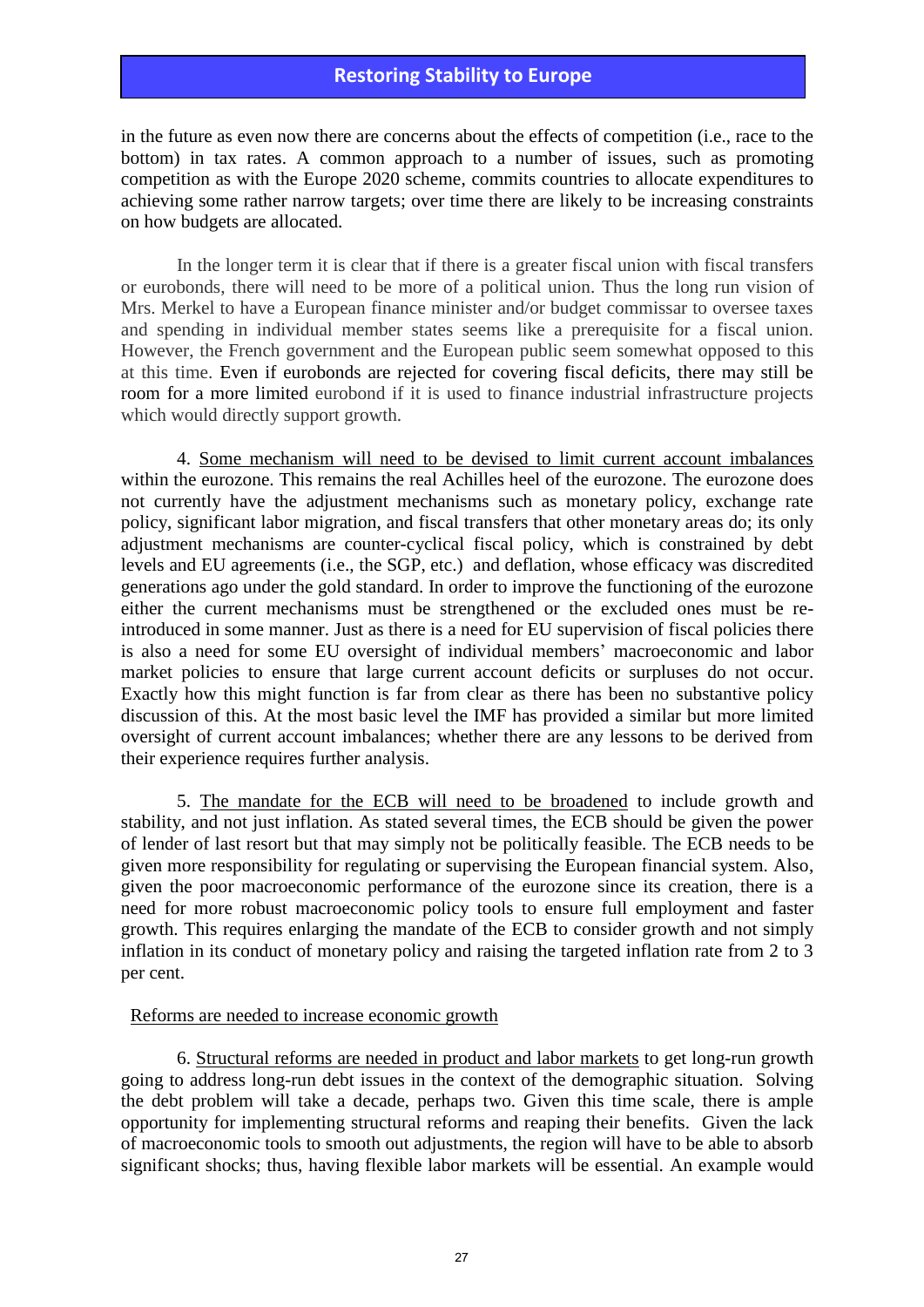be the German approach of adjusting working hours (the Kurzarbeit program) instead of employment levels; this policy worked well during the current crisis and would appear to be a model for the eurozone as a whole. In many economies two-tier labor markets have been created with those in secure permanent jobs and those in temporary positions; this structure has not proven to be efficient and needs to be dismantled. Product markets remain oligopolistic in many areas and further reforms are needed to increase completion especially by further eliminating constraints on foreign firms.

7. Labor mobility needs to be increased. In addition to fiscal transfers, another mechanism to reduce the eurozone's reliance on wage deflation as an adjustment mechanism would be increased labor mobility. Labor mobility in Europe is estimated to be only about a third of that in the United States.<sup>28</sup> Language differences explain much of this reduced mobility but even within countries it is considerably lower than in the United States. Although not directly comparable due to the different number and size of countries in the EU and states in the US, in the US approximately 2.4 per cent of the population moves from one state to another each year while in the EU only about 0.3 per cent do.<sup>29</sup> The design of housing markets is one important factor contributing to limited geographical mobility. The transaction costs from buying or selling a home in Europe (10 to 15 per cent of the house price) is two to three times as great as in the US (typically about 5 per cent). In addition rent controls are much more widespread in Europe than in the US and given that there are the usual waiting lists and needed insider information to get rent controlled apartments, people are reluctant to move if they currently have a rent-controlled unit. Increased portability of pensions, further harmonization of professional qualifications, and elimination of national citizenship requirements for public sector jobs are additional areas where reforms could increase labor mobility.

8. The Europeans are not investing the necessary amounts in education, infrastructure and research for a high growth economy. While there has been a deficit in this regard even before the crisis, cuts in these activities have been quite large during the crisis and prolonged recovery; these cuts need to be reversed. More favorable tax treatment for R&D and investments could also encourage the private sector to do more. Generally the targets established in the EU 2020 program (2010-2020) are quite sensible and more effort needs to be directed at ensuring that these targets, unlike those in the Lisbon Strategy (2000- 2010), are actually met.

#### **VI. Summary**

The issues facing European policy makers are remarkably similar to those in the 1920s and 1930s: financial exuberance and crashes, high levels of long-run unemployment, liquidity traps, debates about the efficacy of fiscal policy, excessive sovereign debt, harsh reparations made worse by the transfer problem, a malfunctioning monetary system that is constraining policy options, beggar-thy-neighbor depreciations where the costs of adjusting to external imbalances is forced upon those least able to adjust -- the debtors, and policy errors of historic proportions. Although there are many underlying social and political factors that have contributed to the current state of affairs, it is the very poor design and implementation of macroeconomic policy that is at the core of Europe's problem.

 $^{28}$  Rupert, Peter and Etienne Wasmer. 2009. Housing and the Labor Market: Time to Move and Aggregate Unemployment, IZA Discussion Paper No. 4172.

<sup>29</sup> OECD data.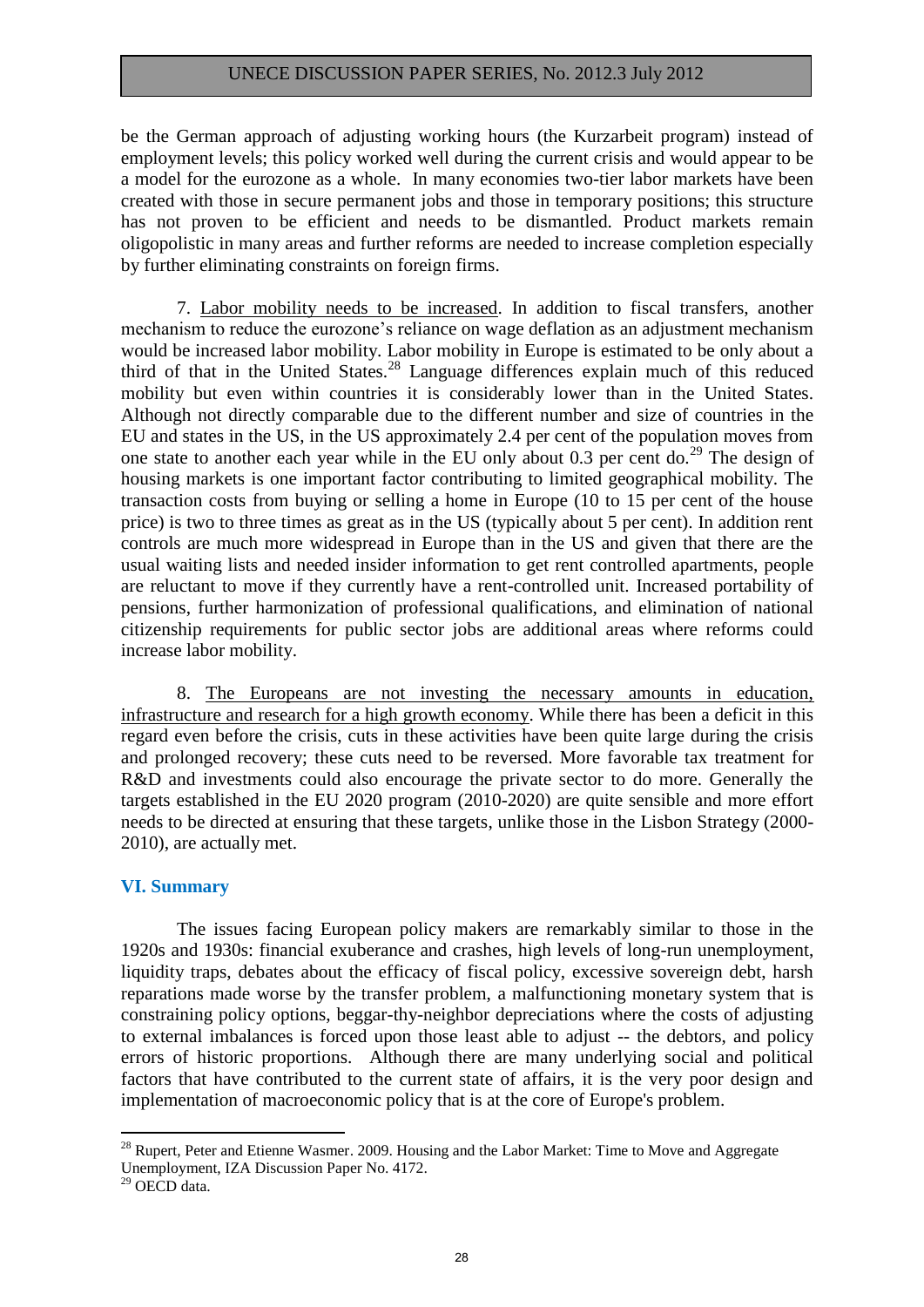There is no question that excessively large imbalances and debt exist in Europe and adjustments will be necessary. The issue is whether the adjustments must be accompanied by large and extended periods of unemployment and low growth, rising poverty and inequality, price instability of either inflation or deflation, political extremism and instability, and perhaps even European disintegration. The current policy package being put forth by the European Commission and the Merkozy duet have already created that outcome and they continue to defend it as the only course of action that can bring about the needed adjustments. However, that stance is wrong. There are numerous policy alternatives that can bring about the needed adjustments without these needlessly high economic costs. These alternatives can not only reduce the overall costs of the adjustments but will significantly shift the distribution of the costs away from the deficit economies to the surplus economies, away from the public sector to the private sector, and away from the poor to the rich. A more balanced sharing of the adjustment costs will also ensure that the political support will be there to fully implement this alternative set of policies. Why have these alternates not been implemented? This paper is unable to provide a satisfying answer to this question for this policy failure. It seems to be a combination of blind ideology, poor economic analysis, an institutional straight jacket that limits sensible options, simple ignorance by the populations due to inadequate press analysis, dysfunctional political systems, and perhaps most importantly the inability of countries to put national self-interest aside and cooperate in order to achieve the common good.

#### **References**

Aghion, Philippe. 2012. An Insider's Guide to the New French President, *Financial Times*, May 15, p. 11.

Irwin, Douglas A. 2010. [Did France Cause the Great Depression?,](http://www.dartmouth.edu/~dirwin/Did%20France%20Cause%20the%20Great%20Depression.pdf) working paper generally presented at the Allied Social Science Association Meeting (New Perspectives on the Great Depression), January 8, 2012.

James, Harold. 2012. Weimar Europe?, *Project Syndicate*, February 24.

Kentikelenis, Alexander and Marina Karanikolos, Irene Papanicolas, Sanjay Basu, Martin McKee, David Stuckler. 2011. Health Effects of Financial Crisis: Omens of a Greek Tragedy, *The Lancet*, 378 (9801), pp. 1457-1458.

Krugman, Paul. 2011. [British Debt History,](http://krugman.blogs.nytimes.com/2011/12/04/british-debt-history) *New York Times Blog*, December 4.

Malkin, Israel and Fernanda Nechio. 2012. U.S. and Euro-Area Monetary Policy by Regions, *FRBSF Economic Letter*, 2012-6.

Feldstein, Martin. 2012. [Europe's Empty Fiscal Compact,](http://www.nber.org/feldstein/projectsyndicatefeb2012.html) *Project Syndicate*, February 27.

Flassbeck, Heiner and Friederike Spieker. 2011. The Euro – A Story of Misunderstanding, *Intereconomics*, Vol. 46, August, p. 180-187.

Plumer, Brad. 2012. [Yes There Has Been Austerity in Europe,](http://www.washingtonpost.com/blogs/ezra-klein/post/yes-theres-been-austerity-in-europe/2012/05/08/gIQAQ1NsAU_blog.html) *Washington Post Wonkblog*, May 8.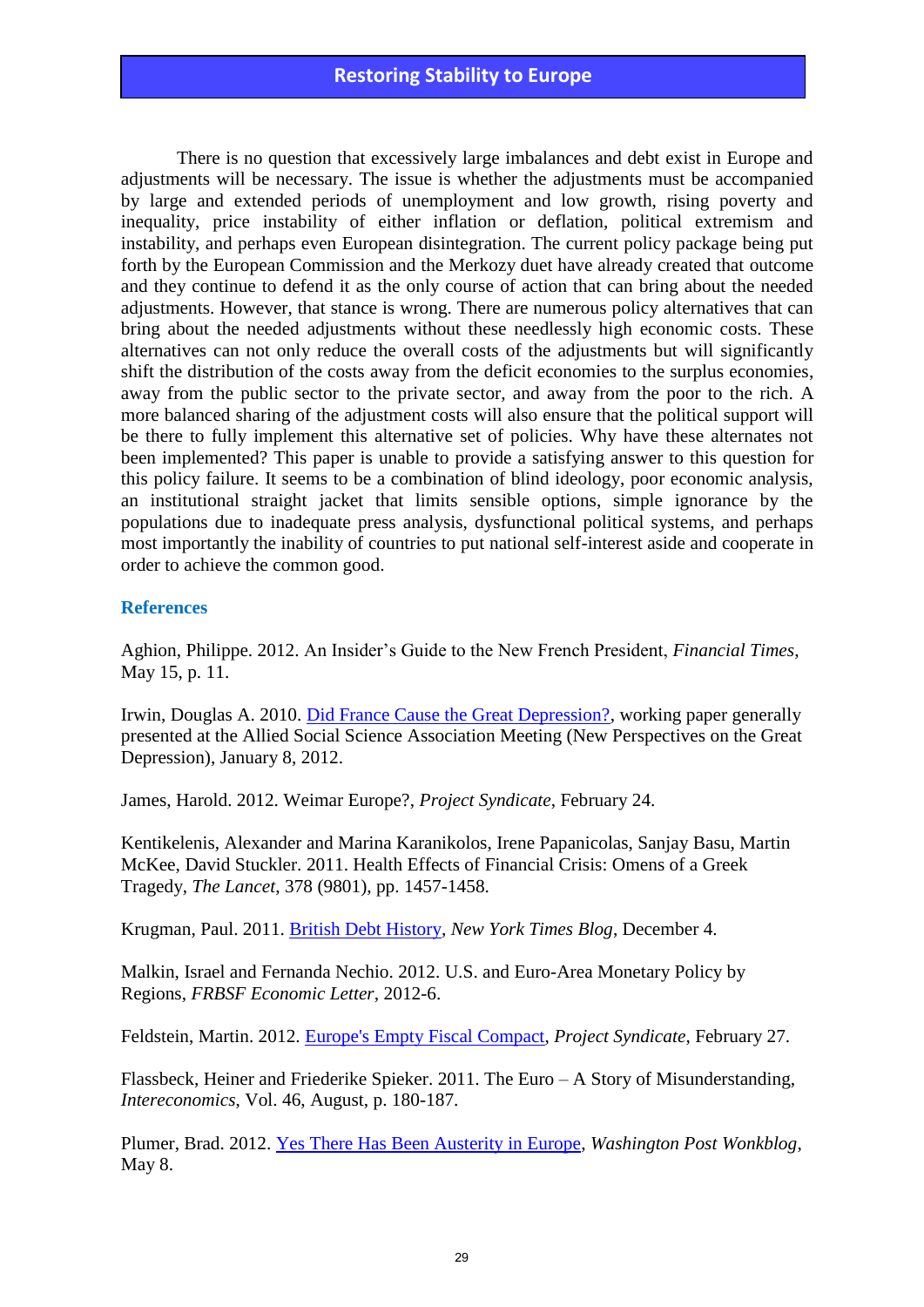Rupert, Peter and Etienne Wasmer. 2009. Housing and the Labor Market: Time to Move and Aggregate Unemployment, IZA (Institute for the Study of Labor) Discussion Paper No. 4172, Bonn, Germany.

Shelburne, Robert. 2005. [Is Europe Sick?](http://www.bepress.com/gej/vol5/iss3) *Global Economy Journal*, Vol. 5 (3).

UBS Wealth Management Research (Thomas Wacker). 2012. The Debt Crisis, UBS, March 22, 2012.

United Nations. 2012. *[World Economic Situation and Prospects](http://www.un.org/en/development/desa/policy/wesp/wesp_current/2012wesp.pdf)*, United Nations, New York, 2012.

Weisbrot, Mark and Juan Antonio Montecino. 2012. [More Pain No Gain for Greece,](http://www.cepr.net/documents/publications/greece-2012-02.pdf) Washington, DC: Center for Economic Policy and Research.

Wolf, Martin. 2012. [The Impact of Fiscal Austerity in the Eurozone,](http://blogs.ft.com/martin-wolf-exchange/2012/04/27/the-impact-of-fiscal-austerity-in-the-eurozone) Financial Times Martin Wolf's Exchange, April 27.

Yeyati, Eduardo Levy and Ugo Panizza. 2011. [The Elusive Costs of Sovereign Defaults,](http://www.sciencedirect.com/science/journal/03043878/94/1) *Journal of Development Economics*, Volume 94, No.1, pp.95-105.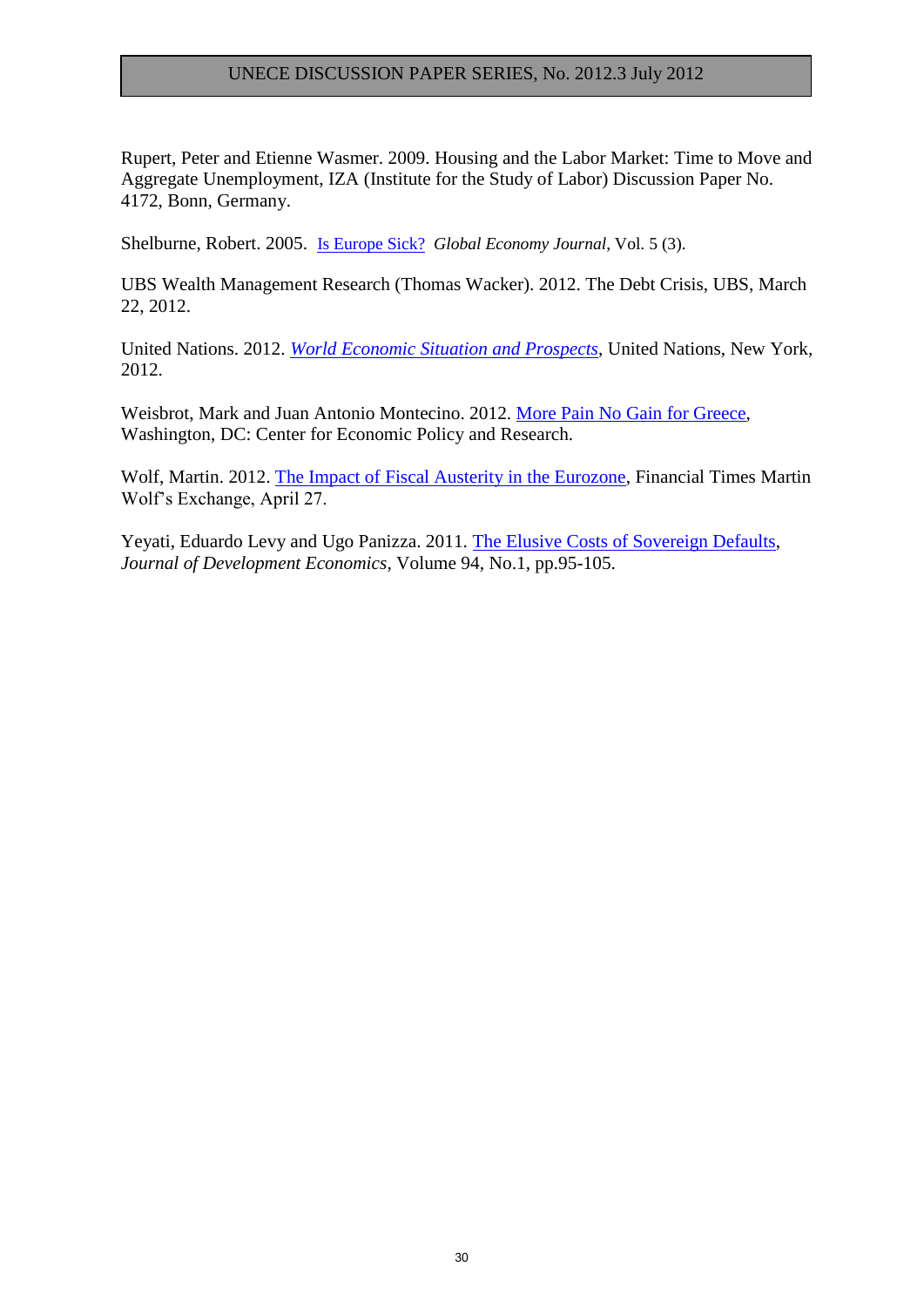| <b>General Government Gross Debt, Per Cent of GDP</b> |       |       |       |       |       |       |       |       |
|-------------------------------------------------------|-------|-------|-------|-------|-------|-------|-------|-------|
|                                                       | 2006  | 2007  | 2008  | 2009  | 2010  | 2011  | 2012  | 2013  |
| Cyprus                                                | 64.7  | 58.5  | 48.6  | 58.3  | 61.3  | 71.8  | 74.3  | 75.2  |
| Estonia                                               | 4.4   | 3.7   | 4.5   | 7.2   | 6.7   | 6.0   | 5.7   | 5.4   |
| France                                                | 63.9  | 64.2  | 68.3  | 79.0  | 82.4  | 86.3  | 89.0  | 90.8  |
| Germany                                               | 67.9  | 65.2  | 66.7  | 74.4  | 83.2  | 81.5  | 78.9  | 77.4  |
| Greece                                                | 106.1 | 105.4 | 110.7 | 127.1 | 142.8 | 160.8 | 153.2 | 160.9 |
| Ireland                                               | 24.7  | 24.8  | 44.2  | 65.2  | 92.5  | 105.0 | 113.1 | 117.7 |
| Italy                                                 | 106.1 | 103.1 | 105.8 | 116.1 | 118.7 | 120.1 | 123.4 | 123.8 |
| Netherlands                                           | 47.4  | 45.3  | 58.5  | 60.8  | 62.9  | 66.2  | 70.1  | 73.7  |
| Portugal                                              | 63.7  | 68.3  | 71.6  | 83.1  | 93.4  | 106.8 | 112.4 | 115.3 |
| Slovakia                                              | 30.5  | 29.6  | 27.9  | 35.6  | 41.1  | 44.6  | 47.1  | 48.8  |
| Spain                                                 | 39.7  | 36.3  | 40.2  | 53.9  | 61.2  | 68.5  | 79.0  | 84.0  |
| <b>Eurozone</b>                                       | 68.6  | 66.4  | 70.2  | 79.9  | 85.7  | 88.1  | 90.0  | 91.0  |
| Latvia                                                | 9.9   | 7.8   | 17.2  | 32.9  | 39.9  | 37.8  | 39.1  | 41.6  |
| Lithuania                                             | 17.9  | 16.8  | 15.5  | 29.4  | 38.0  | 39.0  | 40.9  | 41.1  |
| UK                                                    | 43.1  | 43.9  | 52.5  | 68.4  | 75.1  | 82.5  | 88.4  | 91.4  |
| EU                                                    | 61.5  | 59.5  | 64.0  | 74.4  | 79.6  | 82.4  | 84.5  | 85.5  |

# **Appendix Table 1**

# **Appendix 2**

|                 | <b>Unemployment in Selected European Economies</b> |      |      |      |      |      |               |  |
|-----------------|----------------------------------------------------|------|------|------|------|------|---------------|--|
|                 | 2006                                               | 2007 | 2008 | 2009 | 2010 | 2011 | <b>LATEST</b> |  |
| Cyprus          | 4.6                                                | 3.9  | 3.7  | 5.3  | 6.2  | 7.8  | 10.0          |  |
| Estonia         | 5.9                                                | 4.7  | 5.5  | 13.8 | 16.9 | 12.5 | 11.7          |  |
| France          | 9.2                                                | 8.4  | 7.8  | 9.5  | 9.8  | 9.7  | 10.0          |  |
| Germany         | 10.3                                               | 8.7  | 7.5  | 7.8  | 7.1  | 5.9  | 5.6           |  |
| Greece          | 8.9                                                | 8.3  | 7.7  | 9.5  | 12.6 | 17.7 | 21.7          |  |
| Ireland         | 4.5                                                | 4.6  | 6.3  | 11.9 | 13.7 | 14.4 | 14.5          |  |
| Italy           | 6.8                                                | 6.1  | 6.7  | 7.8  | 8.4  | 8.4  | 9.8           |  |
| Portugal        | 8.6                                                | 8.9  | 8.5  | 10.6 | 12   | 12.9 | 10.1          |  |
| Slovakia        | 13.4                                               | 11.1 | 9.5  | 12   | 14.4 | 13.5 | 13.9          |  |
| Spain           | 8.5                                                | 8.3  | 11.3 | 18   | 20.1 | 21.7 | 24.1          |  |
| <b>Eurozone</b> | 8.5                                                | 7.6  | 7.6  | 9.6  | 10.1 | 10.2 | 10.9          |  |
| Latvia          | 6.8                                                | 6    | 7.5  | 17.1 | 18.7 | 15.4 | 14.6          |  |
| Lithuania       | 5.6                                                | 4.3  | 5.8  | 13.7 | 17.8 | 15.4 | 14.3          |  |
| UK              | 5.4                                                | 5.3  | 5.6  | 7.6  | 7.8  | 8    | 8.2           |  |
| EU              | 8.3                                                | 7.2  | 7.1  | 9    | 9.7  | 9.7  | 10.2          |  |
|                 |                                                    |      |      |      |      |      |               |  |
|                 |                                                    |      |      |      |      |      |               |  |
|                 |                                                    |      |      |      |      |      |               |  |